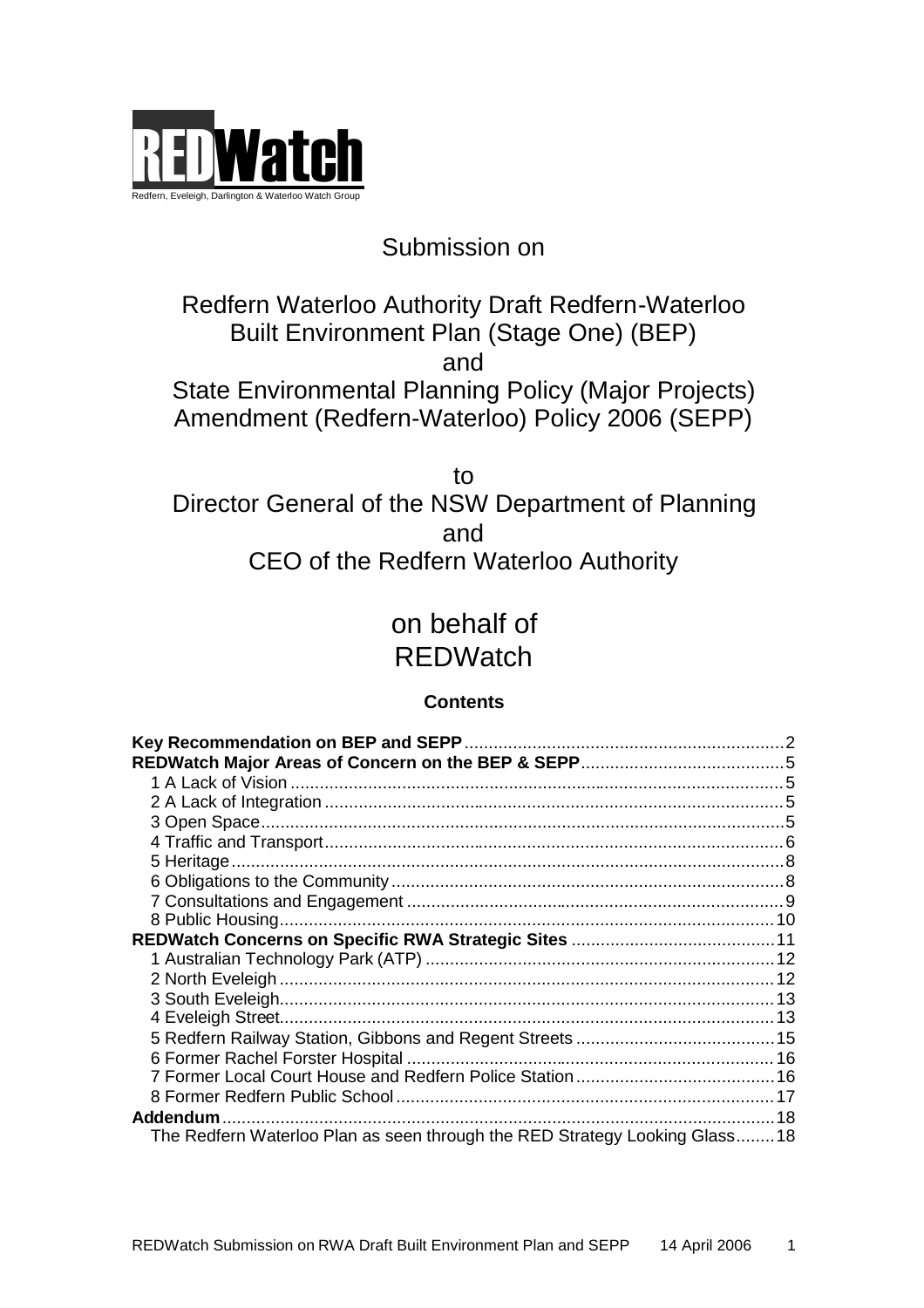### **Key Recommendation on BEP and SEPP**

The RWA has elected to release both the Draft BEP and SEPP for concurrent comment. This is the first chance the community has had to see the RWA's plans and to comment on them. REDWatch advised the RWA in a submission in May 2005 that it was of the view that the Redfern Waterloo Plan, of which the BEP is a part, should be developed in consultation with the community. However the RWA not only chose to develop the BEP without community consultation, but also decided to release the SEPP (which legally implements the BEP) prior to the BEP having been on display.

REDWatch is strongly of the view that the SEPP should not have been presented until there had been adequate community consultation on the BEP and the resultant changes identified and incorporated.

Significant differences between the Draft BEP and SEPP concurrently on display, which are in areas of major concern to the community, should cause the SEPP to be withdrawn and redrafted irrespective of the level of support for the BEP. Community responses on Marian Park and North Eveleigh in particular are likely to have been impacted most by the differences between the BEP (used by most people for their comments) and the SEPP which showed zonings in these areas differently to the BEP. Some of these differences are documented later in "REDWatch Concerns on Specific RWA Strategic Sites".

These however, are not the only problems of major significance in the BEP and therefore until there is agreement about the adequacy of the BEP there is no adequate basis for producing the SEPP. With many submissions arguing the BEP should not proceed until further information and associated plans are made available the SEPP should not be allowed to proceed at this time.

#### **RECOMMENDATION 1: That the SEPP as exhibited should be withdrawn.**

The lack of detail presented to the community in the BEP on a range of areas necessary to make an informed response to the BEP leads REDWatch to the conclusion that the BEP, as it has been exhibited, is not adequate for the community to be able to form considered views on the BEP or the SEPP.

The RWA should proceed with the range of necessary additional studies and draft policies to provide the community with the missing details on how the BEP will operate. These details should include an indication of what will happen with Redfern Station, Traffic and Transport, Public Domain and Open Space, Heritage and Urban Design. In general terms REDWatch supports the City of Sydney's executive summary recommendation on the areas where further work needs to be undertaken to ensure the community has all the necessary information available for it to make a considered response on the BEP. Many of these studies were not listed by the RWA as Future Key Tasks in section 5 of the BEP.

REDWatch requests the RWA to clearly state upfront if the future redevelopment of the public housing estates in Redfern and Waterloo is part of the RWA's longer term plan for the area. This is crucial to determining whether and/or how the promises of housing mix, and specific retention of accommodation in the area for current residents, are to be delivered. It is also crucial that any such development(s) occur in conjunction or concurrently with any other residential development(s) so issues of transient accommodation etcetera in the area during site construction can be readily addressed.

REDWatch notes that while promised for review in the coming year, affordable housing studies/policies have not been made available to the community. These also need to be considered in conjunction with the above programs to ensure an appropriate mix and spread of properties is delivered through implementation of the plan. It is crucial that the affordable housing options include housing options for those who need to move from public housing as a result of their improved circumstances and not just for those who move into the area to take up lower paid employment opportunities. An affordable housing plan is not just a contributions plan;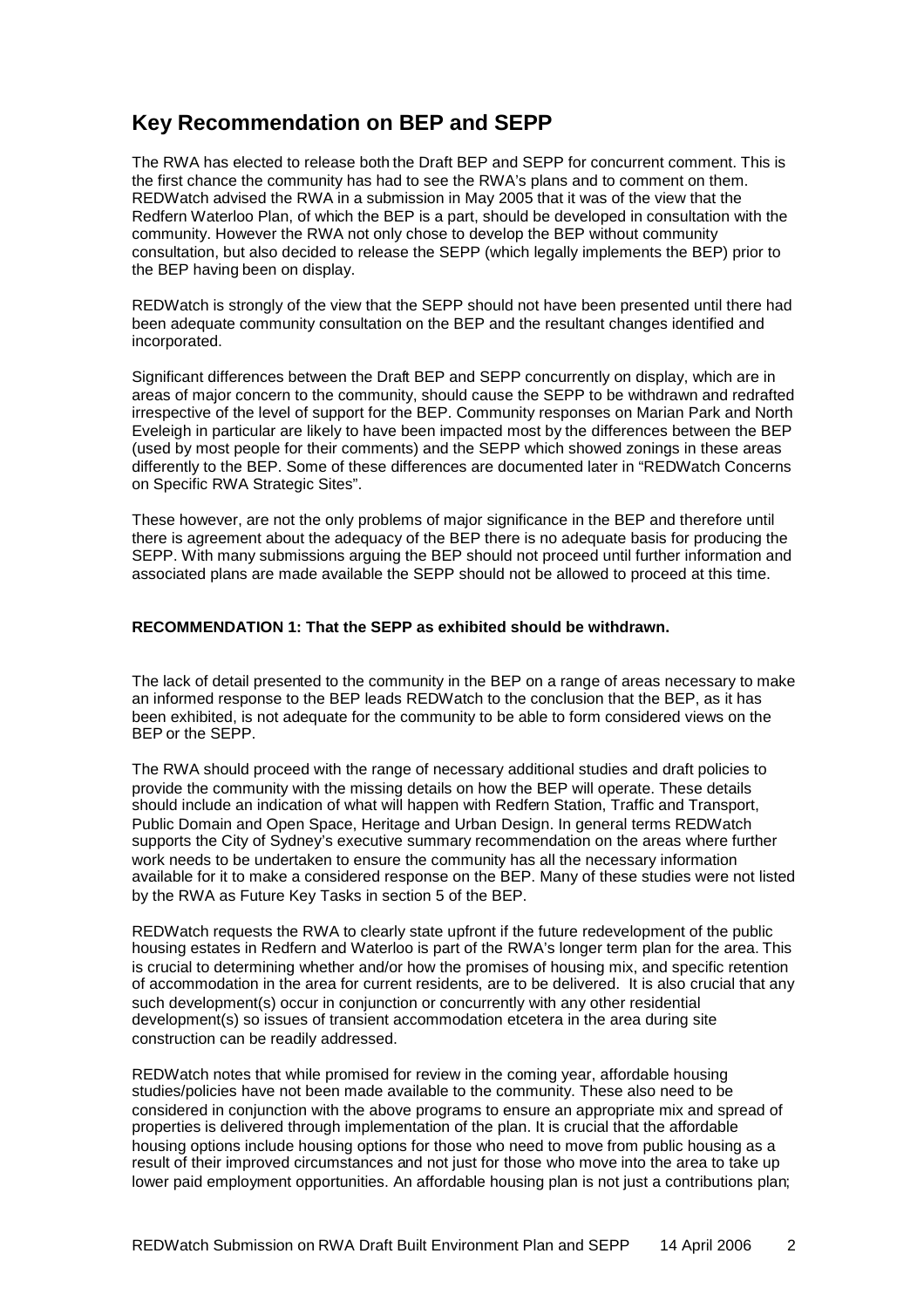it is a plan to provide the spread of housing options needed by the community however they may be planned to be paid for.

The RWA has argued during the exhibition stage that it is possible to approve the Draft BEP and the SEPP without having the details of the other planning aspects for the state significant sites. REDWatch rejects this argument since the developments proposed by the RWA are not infill developments where one would expect existing planning controls to be known and to govern the re-development.

The RWA BEP does not aim to develop surplus government land as an infill in line with the scale and character of the existing area and built form. Building heights are not being contoured to the topography with a view to maintaining sight lines or the existing residential and mixed character of the existing area.

Under its Act the RWA has "to promote the orderly development of Redfern–Waterloo taking into consideration principles of social, economic, ecological and other sustainable development".

What the RWA proposes is development which is significantly out of character with the surrounding built environment and which is designed to push the development envelope and transform the areas over which it has control in line with the NSW Government's broader Metropolitan Strategy. Its first two aims as stated in the SEPP are *"(a) to provide for the redevelopment of the Redfern-Waterloo area in a manner consistent with the principles in the Sydney Metropolitan Strategy, and (b) to increase building density around Redfern Railway Station and to provide for a diversity of land uses in the area".*

This is such a major departure from the existing local control plans that it is necessary for the community to have a range of additional information regarding the content of the RWA's new control plans for it to be able to understand what is proposed, to assess its impact and to make informed submissions. Such a departure also implies that significant effort should be made to ensure that the RWA BEP, the SEPP and other planning instruments adequately mesh with City of Sydney plans, especially with the unparalleled opportunity presented by Council currently reviewing its local Planning Controls for this area.

For an example of the difficulty facing residents, consider how it is possible to respond to the proposed North Eveleigh Zonings. They are in different locations on the BEP and SEPP as far as sight lines are concerned. Without further information on traffic impacts, open space and heritage it is impossible to estimate the adequacy or otherwise of the gross FSRs proposed when you do not know what the RWA is planning for major heritage items such as the Blacksmith Shop, Paint Shop, Carriage Works and Railway Fan. These are not zoned at existing height. Given all these unknowns, how is it possible to make a considered response on this and other sites?

During exhibition the RWA has been quoted as saying that the BEP plan, after any revision, will not come back for further exhibition or community consultation. REDWatch finds this totally unacceptable, especially given the significant problems in the BEP and the lack of information necessary for the community to make informed comment on many of its aspects.

The BEP information is so sparse in crucial areas that it is impossible to make considered responses and hence we must recommend:

**RECOMMENDATION 2: That the RWA rework the BEP in the light of submissions received and that additional plans, which are at present omitted, be prepared over the next six months with a view to bringing back to the community a comprehensive plan for consultation before the end of 2006. The omissions that need to be included in the revised Plan should include details for Redfern Station, traffic and transport impacts, a Heritage and Conservation Plan, an Open Space Plan and such other additional plans necessary for the community to properly understand what the RWA is proposing so they are able to constructively comment on the proposed Plan.**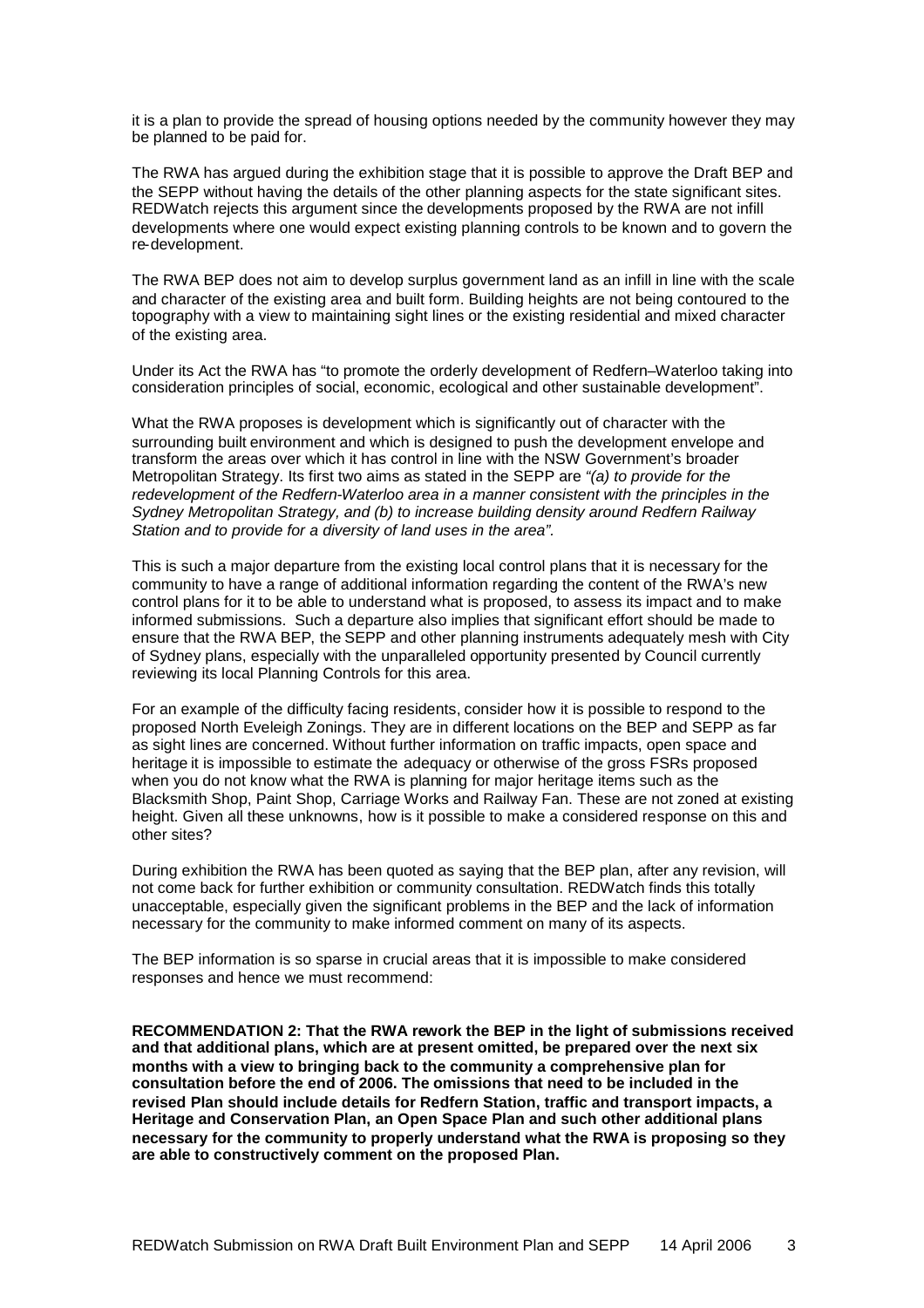**RECOMMENDATION 3: Prior to a further community consultation, the RWA should discuss the revised BEP and associated control plans with City of Sydney planning staff with a view to presenting a BEP to the community which meshes, as much as is possible, with the Council's planning framework for the area surrounding the RWA's state significant sites.**

**RECOMMENDATION 4: That the SEPP should not be redrafted or re-exhibited until after further consultation on the BEP later in 2006. The SEPP should bring into planning law the outcome of the BEP consultations and for this reason must not be done concurrently but as the last stage in the planning / exhibition process for the Stage One sites.**

In the balance of this submission REDWatch will provide some comments on our major areas of concern on the BEP & SEPP as well as our concerns on specific RWA strategic sites. We believe these matters need to be taken into account in a major rework of the BEP before it comes back for further community consultation.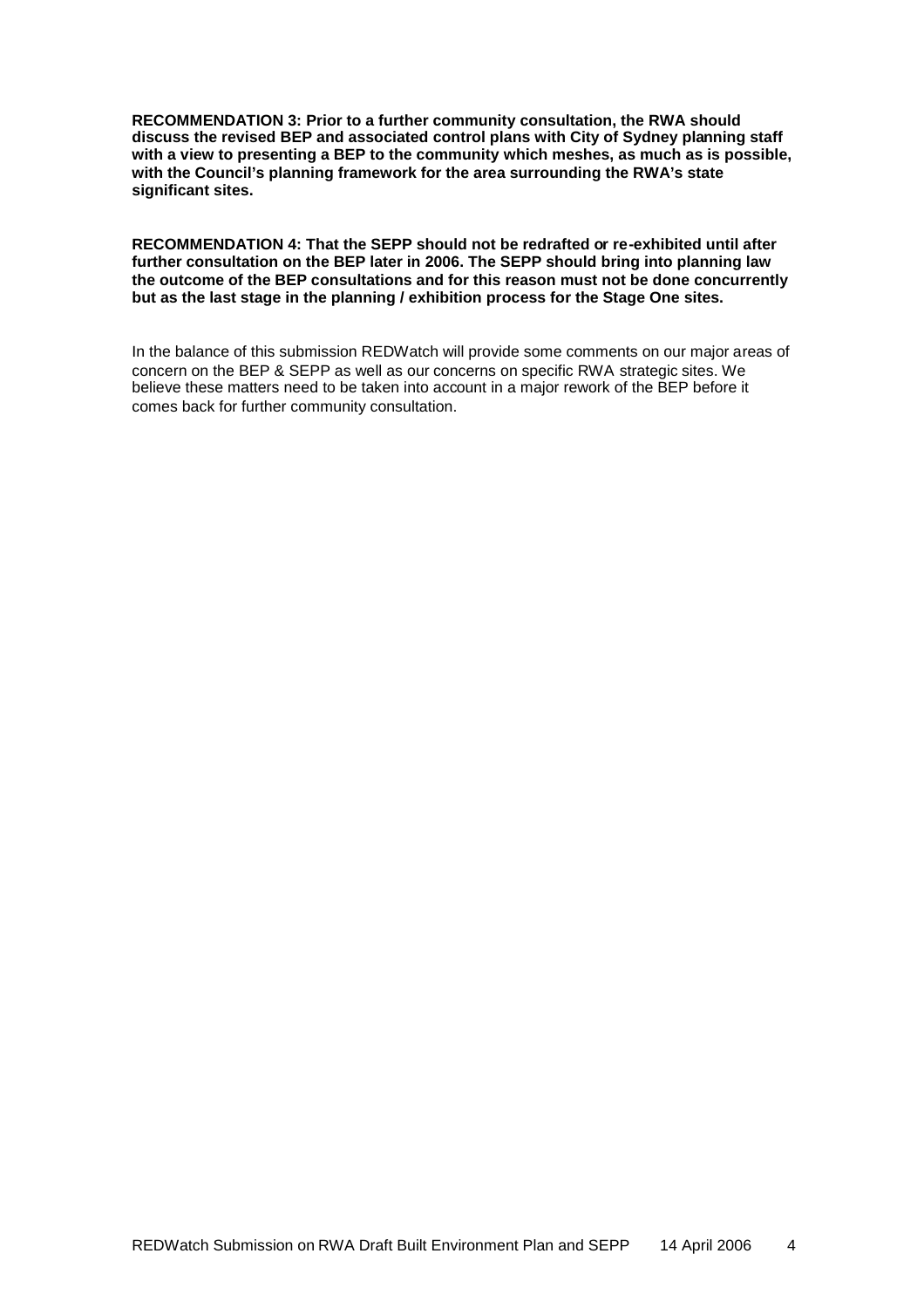### **REDWatch Major Areas of Concern on the BEP & SEPP**

#### 1 A Lack of Vision

The RWA's BEP makes reference to a vision for the area but it does not articulate a vision. The BEP states that the Redfern Waterloo Plan (RWP) will comprise three major components – the Built Environment Plan, Human Services Plan and the Employment and Enterprise Plan but again no vision. The first item on the list of items that the Redfern Waterloo Plan may make provision for in its act is "(a) the strategic vision for the sustainable improvement of the area". It is missing.

Without a vision we have three plans but no purpose, nowhere to aim for and no way of seeing if we progress has been made. REDWatch believes the establishment of a Vision for the Redfern Waterloo Plan is a glaring omission and a Vision needs to be developed with the community.

A vision is required to ensure an effective meshing of both the RWA plans with each other and the meshing of the RWA Plans with the City of Sydney to ensure realistic and liveable outcomes.

#### 2 A Lack of Integration

Three separate plans and a vision are not sufficient. They need to be fully integrated and implemented. At the present moment they are disjoint. Even the individual Objects of the RWA Act, which must be reflected in the RWP, do not neatly fit into just one of the three planning areas chosen by the RWA – they require integration of the three RWA Plans.

As a reminder the objects are:

*(a) to encourage the development of Redfern–Waterloo into an active, vibrant and sustainable community, and (b) to promote, support and respect the Aboriginal community in Redfern–Waterloo having regard to the importance of the area to the Aboriginal people, and (c) to promote the orderly development of Redfern–Waterloo taking into consideration principles of social, economic, ecological and other sustainable development, and (d) to enable the establishment of public areas in Redfern–Waterloo, and (e) to promote greater social cohesion and community safety in Redfern–Waterloo.*

While the BEP deals with that small part of Redfern-Waterloo that is state significant, the RWA has wider responsibilities under its Act which need to be remembered. While in the wider RWA area the RWA does not have responsibility for the built environment it does have responsibility not just for human services and employment plans but for these broader areas spelt out in the RWA Act.

Further, given that the City Council is presently reviewing its City Plan for this area, this provides an obvious opportunity to ensure that the City's plan and the RWA's plans mesh to provide a logical and coherent vision for this area.

### 3 Open Space

REDWatch is concerned that the BEP seeks to remove precious open space from the community, without making any reference to this fact in the documentation. No open space should be removed without an equivalent space being made available in the same area. REDWatch is opposed to the proposed removal of Marian Park and its replacement with buildings up to 18 storeys. This area has operated as a park for a considerable period of time and is counted in the City of Sydney's open space calculations. It should remain a park.

The RWA expects residential development to be included in the commercial core and the BEP and the SEPP have put no caps on the residential FSR allowable in developments in this core. The RWA has not released projected figures for the number of residents it expects to reside in this area. Nevertheless the RWA has a planning obligation to provide open space for these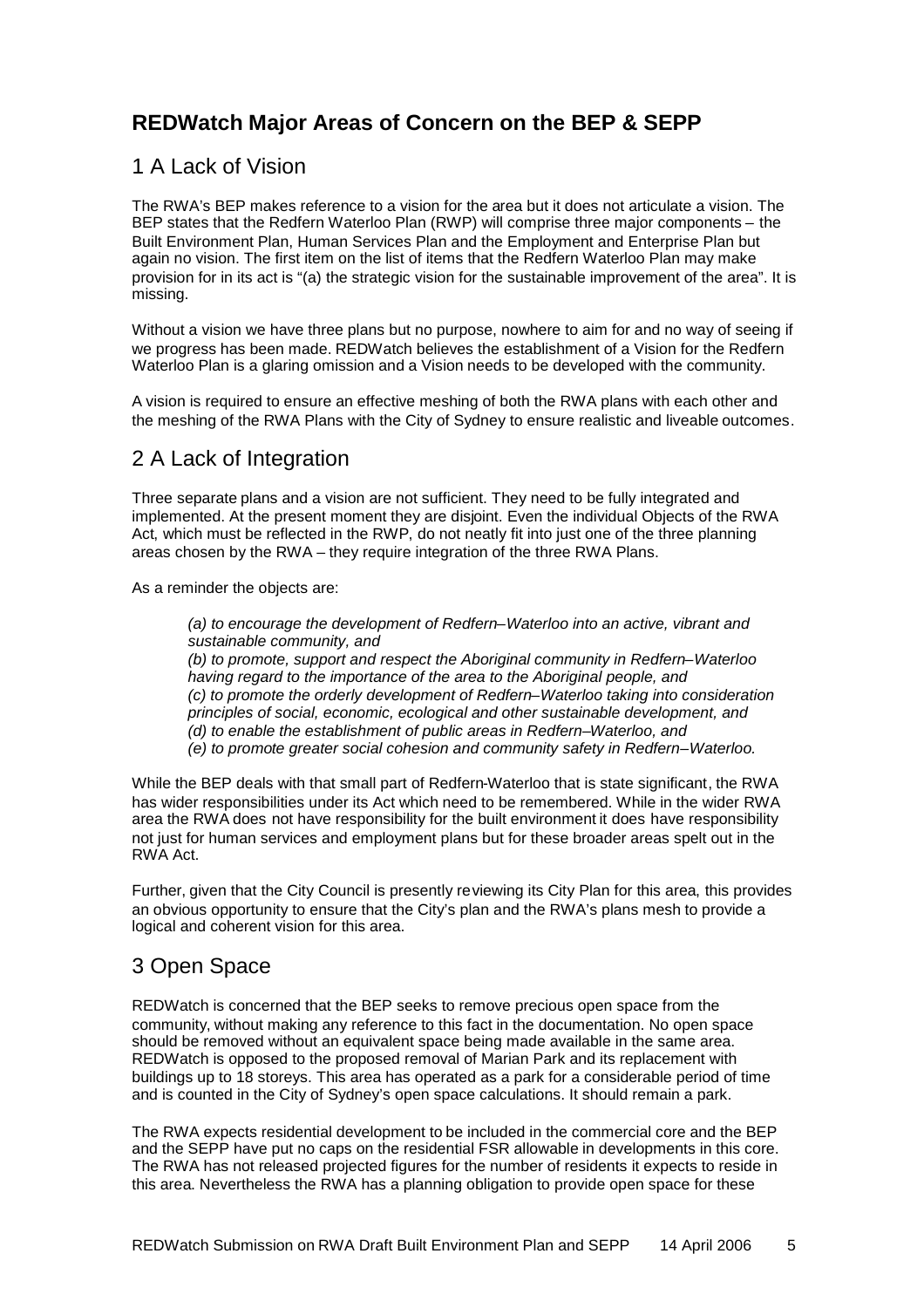residents. No new open space has been proposed for the commercial core and the removal of Marian Park will further exacerbate the existing shortage of open space for commercial core residents and workers.

Also in the commercial core we note that the Civic Space is not protected by the SEPP. We would urge the RWA and Department of Planning to appropriately zone this area to guarantee it is designated public space. Currently the existence of the area rests on public space being only one of the possible legitimate uses of this area within the commercial core zoning.

REDWatch is also concerned that the open grassed playing space at the former Redfern Public School was not zoned as public recreation and preserved as green space. The zoning over this area with 4 and 7 storey allowances does not preserve this area and is contrary to what we understand to be in the heads of agreement with the ILC for the purchase of the former school site. The SEPP and BEP should be altered to include the open space as public recreation so that its current public usage can continue.

REDWatch is further concerned that there is no new area designated as open space or public recreation within North Eveleigh. Such spaces should be covered in the BEP and the SEPP to ensure that new usable public open space is guaranteed in the development rather than such space being only defined in terms of small incidental spaces around developments resulting from a height / FSR trade off.

The lack of any figure for the amount of public space per head that the RWA plans to introduce to ensure new residents within its developments are provided with adequate usable public space is also a major omission. Given the already low per capita allowance of public space area, in the RWA's area, REDWatch is of the view that the RWA needs to implement the standard in the EPA Act of 28.3 square metres per person for the total proposed residential population coming into the area as a result of the re-development of government lands. On the basis of the RWA's estimates of an increase of 4,000 residents the RWA should zone 113,200 square metres of open space for use by residents in the areas covered by Stage One of the BEP.

Under the RED Strategy there was a proposal to substitute creation of local public space with links to regional public spaces adjacent to the RWA area. While such links can be important as part of the improved local connectedness, it is crucial that there be adequate local open space within the RWA's boundaries that is easily accessible to children and others in the local community. Such spaces, if they are safe, can be important meeting places and assist build community linkages.

While we welcome a provision for open space on the Block we note that the area designated includes land owned by the Aboriginal Housing Company that had housing removed from it in the lead up to redevelopment of the Block. Any rezoned open space declared on AHC owned land must only occur after consultation with the AHC. Due compensation to the AHC for this land should include provision for any loss of FSR resulting from the zoning, which should be able to be used elsewhere on their site within the proposed AHC redevelopment of the area.

Ensuring adequate provision for public domain and open space is crucial in any plan of this nature; this especially so when a brown field site is being developed and it is possible to address the shortage of open space within the immediate area. The public domain plan should also incorporate provisions for street and other public art.

The BEP and SEPP should come back to the community for further consultation with the above changes and proposals for how public domain and adequate open space requirements will be met by the RWA in accordance with Object (d) of the RWA Act under which they are "to enable the establishment of public areas in Redfern–Waterloo".

#### 4 Traffic and Transport

There are a myriad of traffic and transport issues which have not been addressed in the plan and which need to be outlined so that the community can make an informed decision about the adequacy of the RWA's BEP.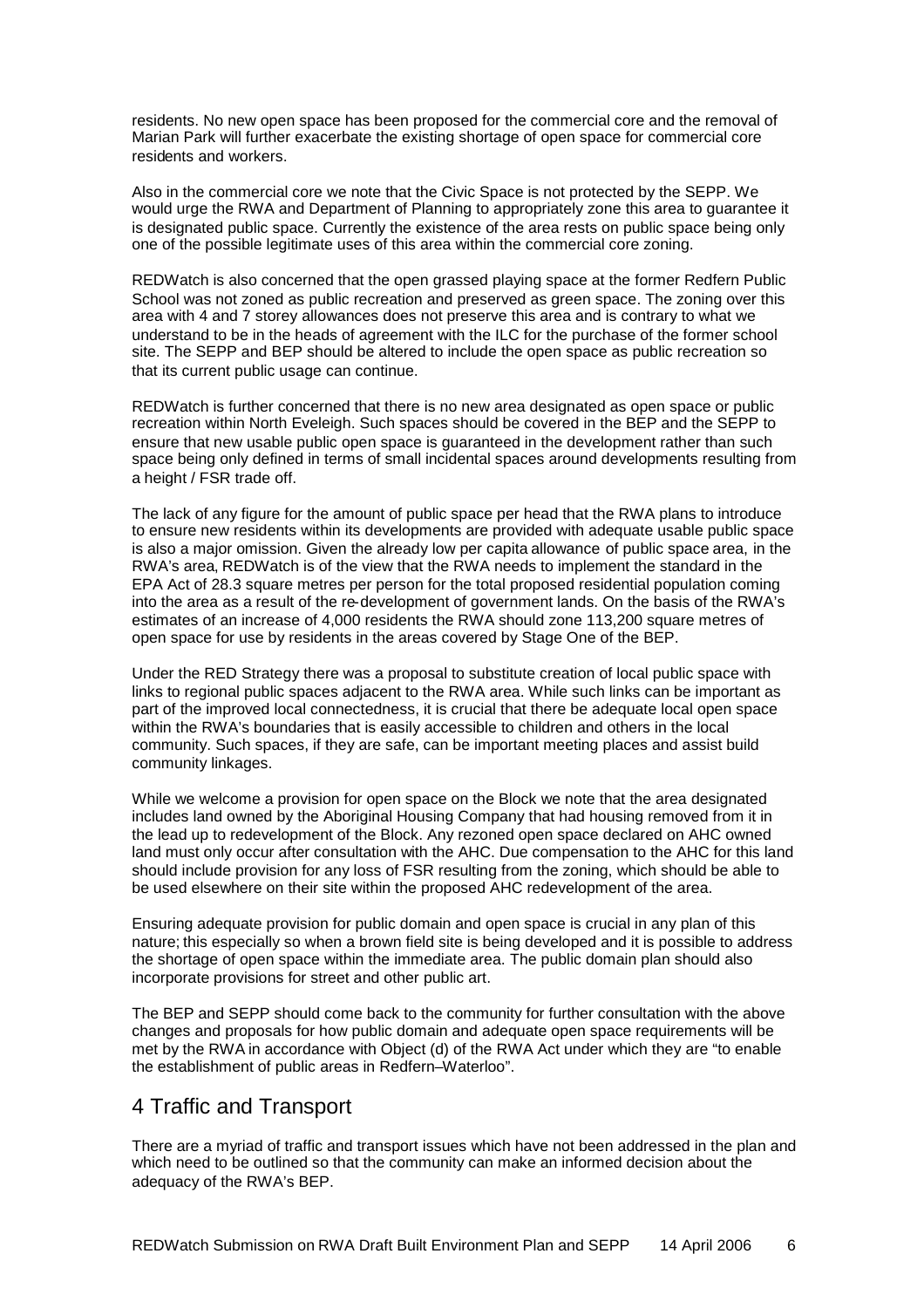The BEP must create a functioning commercial core and transport hub otherwise the results proposed will not eventuate.

The impacts of through traffic corridors on Redfern Waterloo, and the rat runs they also create, are major issues which need to be addressed by the RWA. These corridors are controlled by NSW Government instrumentalities and the mitigation of these impacts on Redfern Waterloo must be part of the RWA's activities in the area as the body responsible for co-ordinating government services and activities to deliver the results sought by the RWA legislation and the Metro strategy.

REDWatch is of the view that that the RWA cannot leave the impact of Gibbons and Regent Streets on the commercial core to be resolved by "a more strategic response which takes into consideration broader metropolitan and regional traffic issues and may not be imminent".

The success of any commercial core is dependent on the ability of people to access it and for it not to be built on an impermeable island between two major arterial roads. The same rules apply for people being able to access the railway station or Redfern Street who also have to cross these arterial roads. The RWA must find a solution to this problem before proceeding with the commercial core proposal.

The draft BEP makes no provision for a transport interchange which is essential to address the current interchange arrangements that see people having to cross two busy roads, often unsafely, to move between bus and train. Many local people do not use the Redfern Station area because it does not allow easy access for the less mobile members of the community to negotiate Gibbons, Regent and Lawson Streets as well as gain access to the railway station and its platforms.

Much of the BEP revolves around the upgrade of Redfern railway station; however details of what is planned will not be available until later in 2006. Until a plan for the railway station is released it is not possible to assess what is proposed around it. It is crucial that the plan either not be finalised until the station proposal is public, or if this does not happen, that the BEP and SEPP can be amended when the details of the Redfern Station development is known.

To have the  $8<sup>th</sup>$  busiest railway station in the network without disabled access is totally unacceptable. As a short term solution until the full upgrade, the inclusion of a lift to one platform to give access to Central Station should be considered as a matter of urgency.

REDWatch is of the view that the RWA should make provision for three pedestrian and bike crossing points across the railway line between North and South Eveleigh rather than the one pedestrian and bike crossing point at the eastern end of North Eveleigh and the indeterminate motor vehicle tunnel in the middle. The middle connection could link the Arts centre with ATP by a pedestrian and bicycle bridge and an additional crossing should be considered between the park near Explorer Street and Holdsworth Street or near Iverys Lane. This would dramatically improve north south connections across the railway line and encourage bike and pedestrian traffic. Careful consideration will need to be given to community safety aspects of these crossings to ensure that the areas created do not put those that use the connections at risk of antisocial and criminal behaviour.

In addition, the RWA should be working with City of Sydney to develop a regional bike network to enable integrated travel between the future evolving business hubs in this area, and the residential & dormitory areas surrounding them. It is of concern that traffic counts being currently undertaken in Wilson Street, which is a major bike artery; do not appear to be counting bike traffic.

Local residents find accessing buses in peak hour a major problem as buses are often full before they get to Redfern Waterloo at peak times and waiting times are excessive. Improvements in public transport access are hence very important for the RWA to consider before they increase the number of people living and working in the area. Reference has been made to Redfern potentially providing employment for people living in Green Square. Currently bus is the only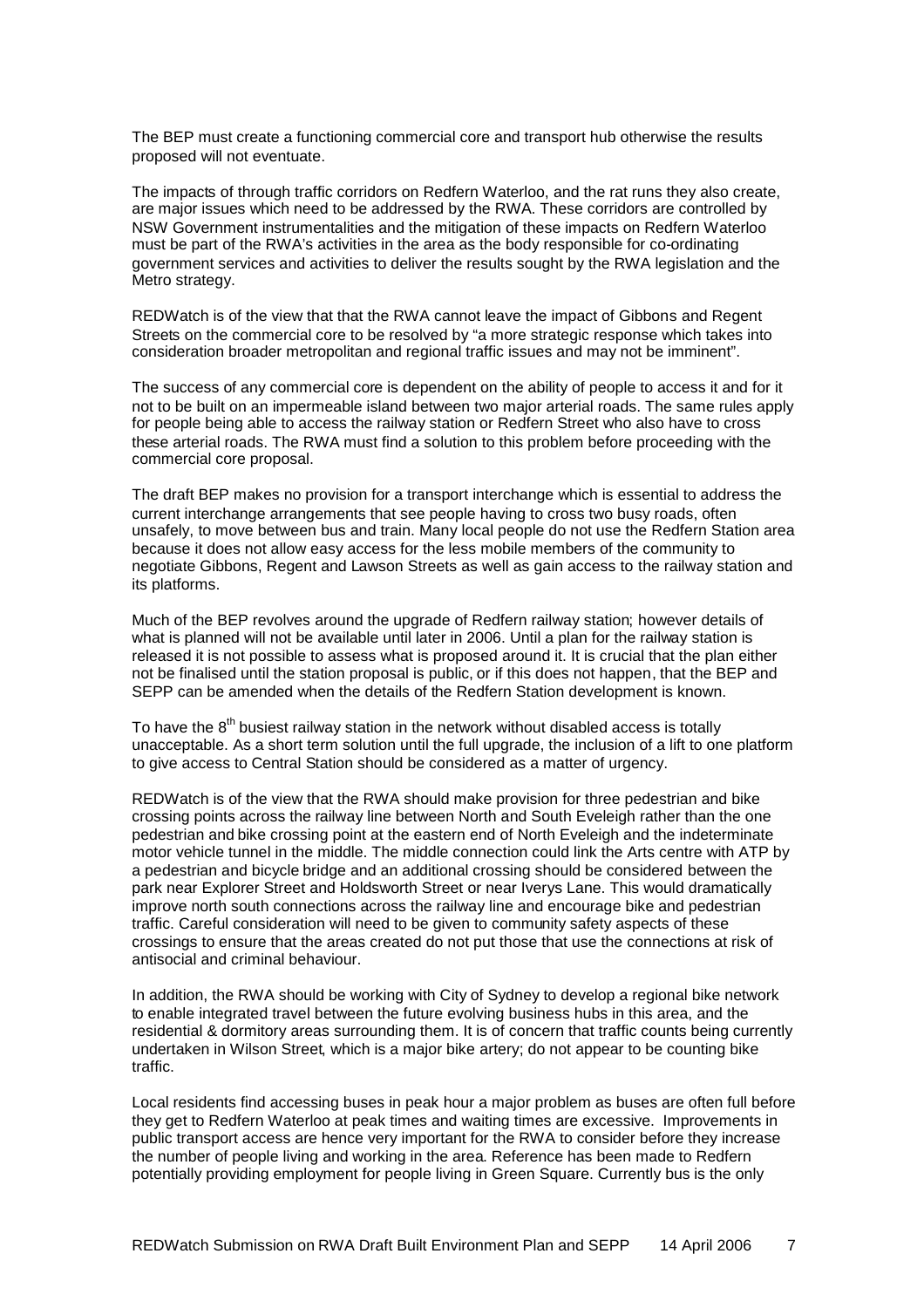public transport connections between these points and there are major access issues that the RWA will need to ensure are addressed.

The community has on a number of occasions highlighted the need for a local transport network or CAT to allow people to access the local stations and the area's services. This is crucial due to the large proportion of non-car owners in the area, in particular in Waterloo which is also badly serviced by regional bus routes. Transport to basic services such as schools, hospitals, shops, open space and to transport nodes is basically impossible for those with an infirmity and not much better for the remainder of the non-car owning population. Transport strategies have to address these needs.

There is no point in the BEP highlighting the proximity of large recreational parks and regional services when there are no transport options other than car to access them. If the RWA is going to discourage car use in the area for new residents and new workers, it has to also ensure that local transport alternatives exist that allow people to do their everyday activities without using a car. This is also the case for those in the substantial new residential populations in Green Square and Victoria Park, as well as those proposed by the BEP. A solution to this problem should be possible due to the density of the area and any cost on government should be weighed against the improved amenity and lessening of motor vehicle use in the inner city.

Finally the RWA BEP plans for an extra 18,000 workers and 4,000 residents in the area as a result of Stage One. This will result in an increase in traffic in the area during both the construction and subsequently as the developments are populated. However no study of transport impacts has been supplied to the community to assess how the proposals will impact on the community and hence what changes may be necessary in the BEP to address these impacts. Neither are there any figures indicating parking requirements for each of the developments, nor are there assessments of how existing streets will handle the additional traffic especially the railway line bottlenecks. With City Council reviewing its City Plan at present this should be undertaken as a joint program.

#### 5 Heritage

The provisions in the RWA Act lessen the heritage obligations on the RWA in dealing with heritage items that are judged to provide an obstacle to the development of the RWA's area. Given the large number of heritage sites within the state significant areas it is essential for the RWA to produce a Heritage Plan which details how each of these sites are to be dealt with. As stated earlier it is impossible to agree to the changes proposed when the Plan allows for changed FSRs and zoning over existing heritage items.

The zoning for the commercial core and the Block encourage site consolidation of existing buildings which are part of the heritage fabric of the area.

Without a public Heritage Plan it is difficult to understand if the BEP will result in a retained heritage fabric along Regent Street or if it will result in the loss of the heritage streetscape and a creation of a brand new commercial centre.

Similarly, the reduced residential zoning proposed for the Block coupled with low commercial FSRs compared to other areas close to the station are likely to drive a consolidation of the AHC owned sites which would result in the loss of part of the Lawson Street terraces which are said to be one of the longest run of identical terraces remaining in Sydney.

A Heritage Plan is required before the BEP proposals can be properly assessed and reflected in a SEPP.

#### 6 Obligations to the Community

Even in preparing the BEP the RWA needs to have concern for its responsibility to the community that lives within the area. Its responsibilities include encouraging an "active, vibrant and sustainable community", to "promote greater social cohesion and community safety" and to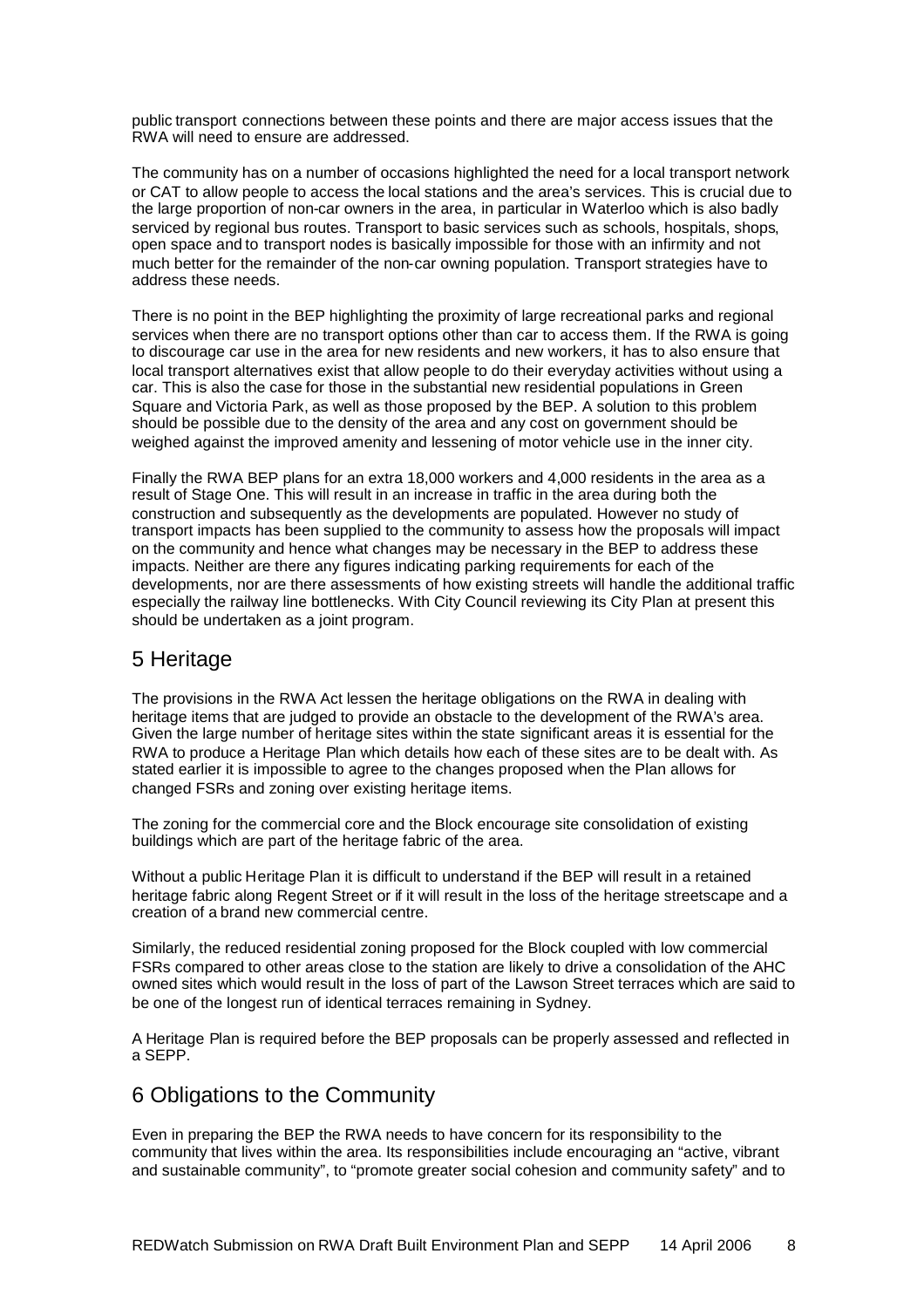take "into consideration principles of social, economic, ecological and other sustainable development".

There is significant concern within the community over the potential impact the changes proposed by the RWA will have on existing residents and their families. Increasing real estate prices and the changing nature of housing in the area make it economically impossible for the young locals to buy/rent housing in the area. Those remaining in the area face the potential intolerance of new buyers in the area who may not want to live near public housing or appreciate the cultural and ethnic diversity of the area. These are just some of the concerns.

When much is said about new residents and new workers coming into the area, it is natural that existing residents may feel that what is being built is for the benefit of the future occupants rather than for them, especially if they are a member of a group that the RWA plans will dilute. The RWA needs to address how it will look after the interests of these existing residents and ensure that they have an ongoing place in the future of the suburb. Without careful planning gentrification may force out much of the diversity of the area, so the RWA will need to plan to maintain it and safeguard current resident's interests.

As the RWA has acknowledged in the BEP, the current document builds on consultations undertaken by the NSW Premiers Department's Redfern Waterloo Partnership Project's RED Strategy in 2003. While this predates the RWA, the RED consultation was between the community and representatives of the NSW Government about the future shape of the Redfern Waterloo Community. The RWA must take the community input from these consultations into account.

REDWatch has produced an analysis "The Redfern Waterloo Plan as seen through the RED Strategy Looking Glass" which is attached. In that analysis we point out that a number of the areas of concern that were incorporated into the RED consultation documents have not been picked up by the RWA in the BEP or the other Plans. Core principles from the RED Strategy such as "Provide a Safe and Activated Public Domain", "Ensure Social Equity in Public Life", "Foster Community Identity" and "Strengthen Community Cohesion" also need to be taken up by the RWA in its Plans.

REDWatch requests the RWA to revisit the RED Strategy principles and strategies, and its own objects, to see how the community concerns which have not yet been taken up by the RWA can be incorporated into a broader RWA Social Plan.

#### 7 Consultations and Engagement

REDWatch remains concerned that the RWA has failed to take the opportunity to adopt best practice models for community consultation. As mentioned at the start of this paper in May 2005 REDWatch made a submission to the RWA encouraging a community focused model which the RWA has ignored.

While we appreciate that the RWA was keen to get a BEP on the table and did not want to talk about it for years before having something to work with, REDWatch strongly believes that the RWA needs to work with the community much earlier in the preparation process so its plans when formally exhibited reflect a product of earlier dialogue with the community.

The RWA has failed to do the hard work upfront necessary to create a BEP that the community can support. This flawed process and its potentially spasmodic and opportunistic outcomes leaves the community with no formal way to address community concerns and needs except through elongated and robust reactive processes which will potentially delay the implementation of the Plan and lessen community support for the changes sought by the RWA.

It is of concern that the RWA did not fully incorporate the Principles and Strategies of the RED Strategy consultation into its own plans for Redfern-Waterloo. This was the last community consultation on the government's plans for the area and community input should have been given greater weight in preparing the BEP and other Plans.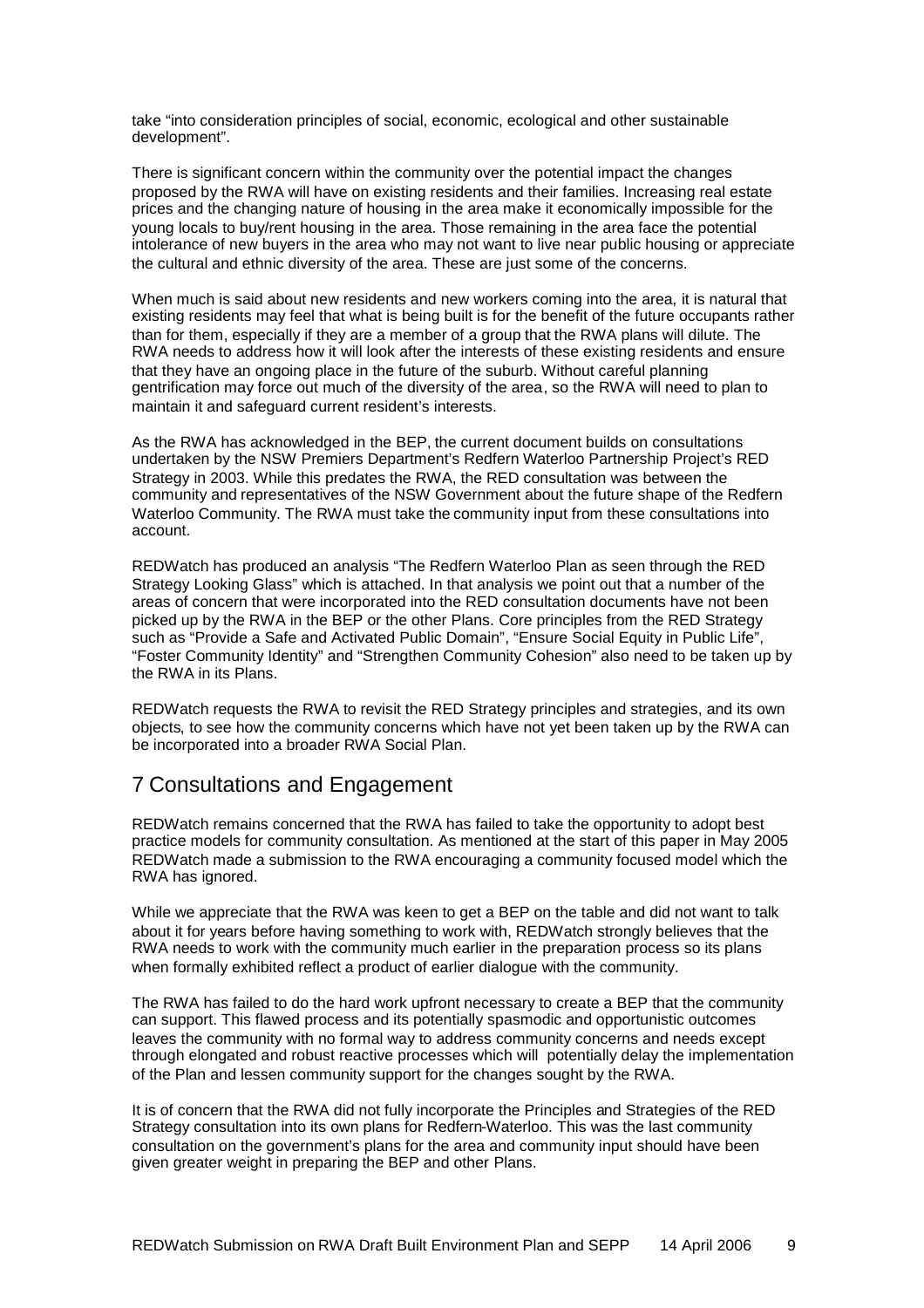REDWatch is further concerned that the only community input into the BEP process has been by written response to the BEP exhibition and that the RWA does not currently plan to bring the rework of the Plan back to the community for further consultation prior to it being adopted by the RWA.

REDWatch has recommended that the BEP should be reworked in light of the feedback from this exhibition and then bought back for further consultation with the additional information necessary for the community to be able to understand the RWA's BEP and make informed comments on it.

REDWatch also is concerned that the SEPP was exhibited simultaneously with the BEP rather than the RWA having a consultation on the BEP and then formulating a SEPP based on a BEP incorporating changes from the community consultation.

REDWatch is of the view that the Redfern-Waterloo Plan (RWP) should include a public statement of the RWA's communication and community engagement strategy. REDWatch has made earlier submissions on what we believe should be included in such a strategy. However a roundtable community workshop on this topic might be a useful way of arriving at a broader community view that could be incorporated into the RWP.

#### 8 Public Housing

Many of the issues raised in this submission regarding the need for integration, the obligations the RWA has to the existing community and the need for an improved consultation and engagement process apply especially to public housing tenants and will be important in Stage Two.

Independently of Stage Two REDWatch recommends that the RWA establish a working group including public tenants to explore what the RWA can do to ensure the concerns and issues of current public tenants in Redfern Waterloo are properly addressed by the Department of Housing and other government human service agencies.

REDWatch also encourages the RWA to undertake Stage Two of the Human Services Consultation as early as possible and to include in that consultation an assessment of accommodation and support service needs for the service sectors covered so that these requirements can be taken up in planning for the former Rachel Foster Hospital and Stage Two of the BEP to ensure adequate accommodation and support services within the area for those in the community who need these options.

In addition REDWatch also recommends that the RWA conducts a consultation with the Redfern Waterloo Public Housing communities to establish how they wish to be involved in discussions, committees and other communication and engagement processes associated with the RWA's planning for Stage Two of the BEP.

REDWatch is strongly of the view that Redfern Waterloo public tenants must be involved in all stages of planning for Stage Two and that under no circumstances should consultation start with the exhibition of a Stage Two BEP and accompanying SEPP.

Any plans for affordable housing must also address housing options for those who through changed circumstances, such as employment, may be forced out of public housing but be unable to afford accommodation in the private sector within Redfern Waterloo.

The RWA also should explore the full spectrum of housing needs within Redfern Waterloo including the requirements for supported accommodation, aged accommodation, student accommodation and short term accommodation and solutions to homelessness when assessing the needs and priorities for affordable housing and housing choices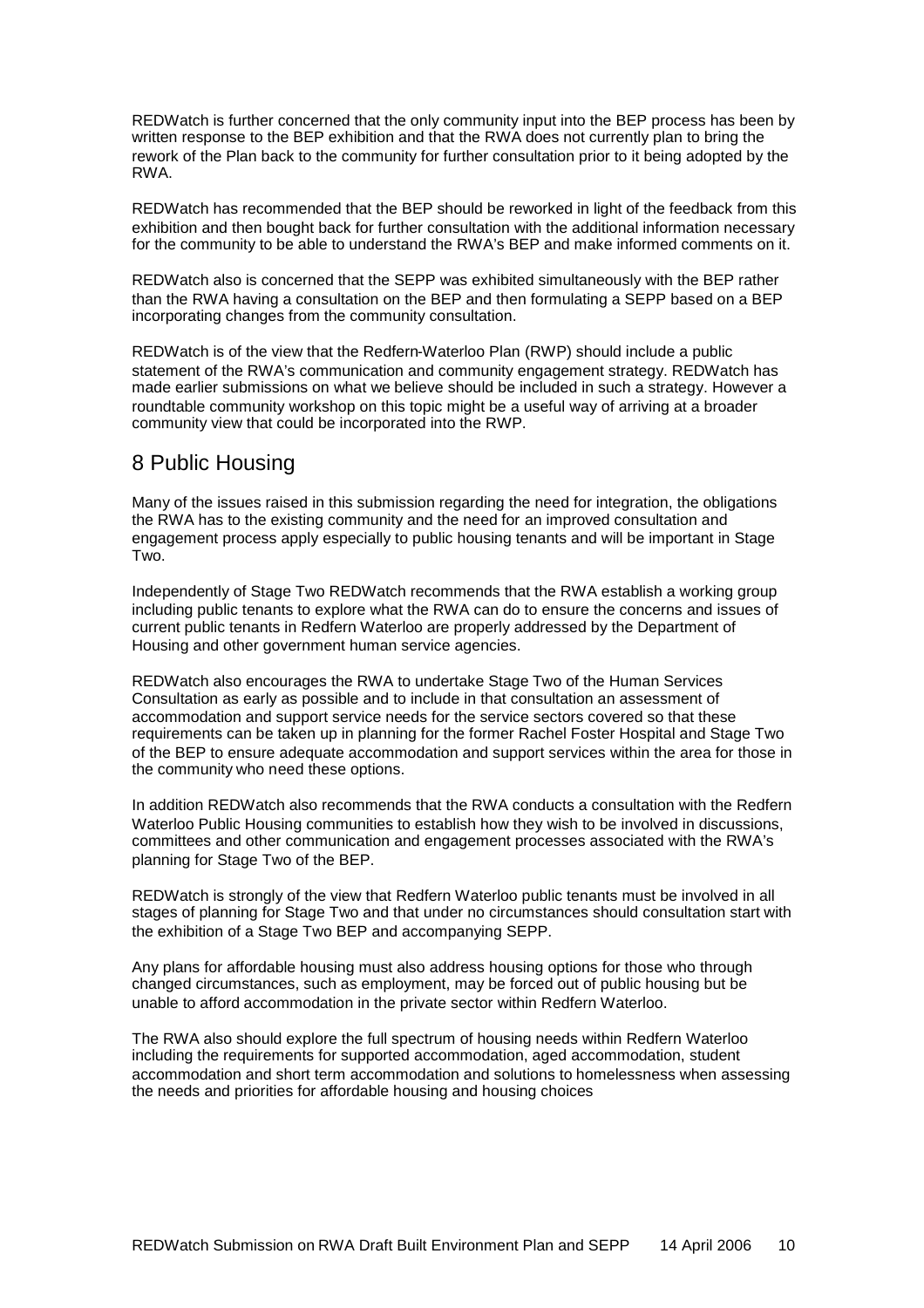### **REDWatch Concerns on Specific RWA Strategic Sites**

We note the aims of the SEPP on exhibition are:

*(a) to provide for the redevelopment of the Redfern-Waterloo area in a manner consistent with the principles in the Sydney Metropolitan Strategy, and (b) to increase building density around Redfern Railway Station and to provide for a diversity of land uses in the area, and (c) to encourage the revitalisation of the Redfern-Waterloo area by enhancing employment opportunities in the area, and (d) to provide for development controls in relation to the land to which this Policy applies, whether the development is carried out under an approval under Part 3A of the Environmental Planning and Assessment Act 1979 or a development consent under Part 4 of that Act, and (e) to implement the Redfern–Waterloo Plan prepared under the Redfern–Waterloo Authority Act 2004.*

We note at the outset that all government owned lands within the Plan are show as gross FSRs while private lands exclude roads and are shown as net FSRs. The result of this difference is that final FSRs on government sites will be higher than what most people commenting on the exhibition will have understood from the BEP. This will be especially so given the increased FSR allocated to some heritage sites where existing heights would have been appropriate. This additional FSR may be transferred to another part of an adjoining development.

This difference in the handling of FSRs means that the straight numerical comparison between FSRs on private land at the Block and FSRs on government land at North Eveleigh understates the preferential zoning provided by the RWA to land under its own control and the extent to which development on the Block has been limited by the SEPP.

We also note that there are no residential limits in the BEP and SEPP on the commercial core and given the experience in other locations it seems likely that the commercial core may end up with a significant residential population due to market forces. It is of concern that the RWA has not released any figures for how it has arrived at the estimate of 18,000 jobs and 4,000 residents for the BEP Stage One area and in particular how many of these it expects will be located in the commercial core. The omission of a residential cap on the commercial core makes these figures look very rubbery.

We note also that in the Land Use Zoning there is no where for light industrial or other industries that might suit trades people or blue collar employment in niche industries that service the area, other than possibly at the ATP. These uses are not permitted under the mixed use category and given the RWA's employment focus and the skill set of many people in the local area such a zone should be included in the BEP and resultant SEPP.

There has been widespread community opposition to the heights proposed for the tower developments in the BEP. The RWA has said in briefings that this height is there at the suggestion of architect consultants who have advised them that higher buildings may have less of an impact on the area than smaller stocky buildings. No information has been presented to the community to support this contention. There is also community concern about wind tunnel effects around the site and information on wind impact is also needed.

In general there is a belief that the RWA has pushed up height limits above acceptable limits given the surrounding built form.

While the BEP draws comparison of the proposed zoning with the existing zoning under the South Sydney LEP, it should be noted that the City of Sydney is currently reviewing their development controls for the area and discussion about how the BEP and the new City of Sydney controls will operate in adjoining areas should also be discussed with the City of Sydney to provide the best possible transition between City of Sydney controlled sites and RWA sites.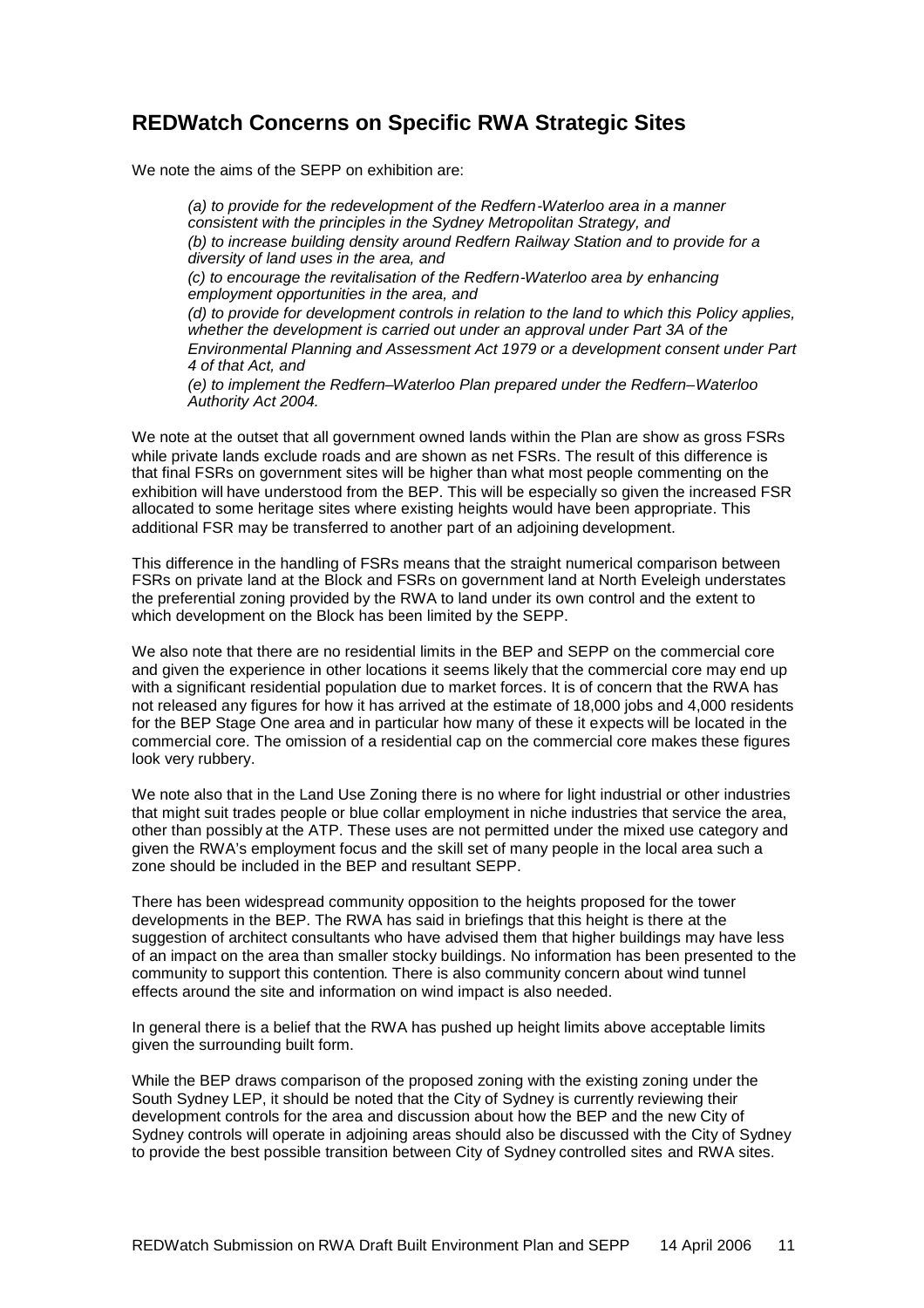It is also important that the BEP should take into account the Redfern Waterloo Community Safety Plan and seek to work with the Plan to maximise community safety in all developments covered by the BEP. The Safety Plan has been developed by State Government, Local Council and the Community and represents one of the best examples of how co-operative planning can benefit the community of Redfern-Waterloo.

Following on from these general comments we wish to make comments specific to the proposals in the BEP and SEPP for specific State Significant sites.

### 1 Australian Technology Park (ATP)

REDWatch notes that the RWA has taken the opportunity of the BEP to increase the floor space of the ATP by 20% over the earlier Master Plan. We also note that the City of Sydney submission states that a height of 6 storeys is in keeping with respecting the scale of the heritage buildings within the ATP and we support the City of Sydney contention that 9, 10, 11 (and 12 storeys in the South Eveleigh addition to the ATP see 3 below) are excessive.

We will deal with linkages to North Eveleigh in the next section.

### 2 North Eveleigh

The North Eveleigh site is significant due to the number of heritage items contained on the site. The failure of the BEP to explain how these will be dealt with is a major omission which makes it impossible to form a view about what is proposed for this site.

This omission has been compounded by the BEP & SEPP not maintaining existing height controls over heritage items such as the Blacksmith Shop, Paint Shop and Carriage Works which have all been zoned to allow 4 storey developments rather than at existing heights. The BEP does not state if the RWA plans to preserve these buildings and the railway fan, or if they are to be replaced by buildings up to the specified heights. If the heritage buildings are to be maintained then the RWA should zone these at existing heights and increase densities on other parts of the site rather than by creating a zoning that allows it to take unused FSR from heritage buildings and add it to adjoining sites.

The North Eveleigh site contains many differences between the BEP, on which most people will have made their submissions, and the SEPP. These differences are important when assessing sight lines and the visual impacts of the RWA proposals as people in all probability have made their submissions on the BEP but the SEPP planning law puts them in a different position. Below we have detailed some of the major differences between the BEP and the SEPP.

- North East corner of proposed iconic 16 storey building lines up with Ivy Street on SEPP, but on BEP the middle of this building lines up with Ivy Street
- The 10 storey building height proposed to the west of 16 storey building lines up to western side of Shepherd street in SEPP, but extends significantly further west in BEP
- Eastern edge of existing height zoning lines up with Codrington Street on BEP, but goes further east on SEPP.
- The 10 storey height to the west of arts centre is aligned with front of existing zoning in SEPP but not in BEP.

We note that while attempts have been made to create a transition from the surrounding scale of the existing buildings to the proposed RWA scale, this has not been made along Iverys Lane where 4 story buildings will abut existing low rise housing without the mitigating effect of the Wilson Street cutting. While the stepping proposed around the edge of the site lessens the foreground impact, the heights proposed are of significant concern to surrounding residents who will lose their mid and long range views.

The BEP proposes linkages between the ATP and North Eveleigh. REDWatch supports improved connectivity between North and South Eveleigh and believes that the RWA should work towards three linkages; one at the eastern end as currently proposed; one at the arts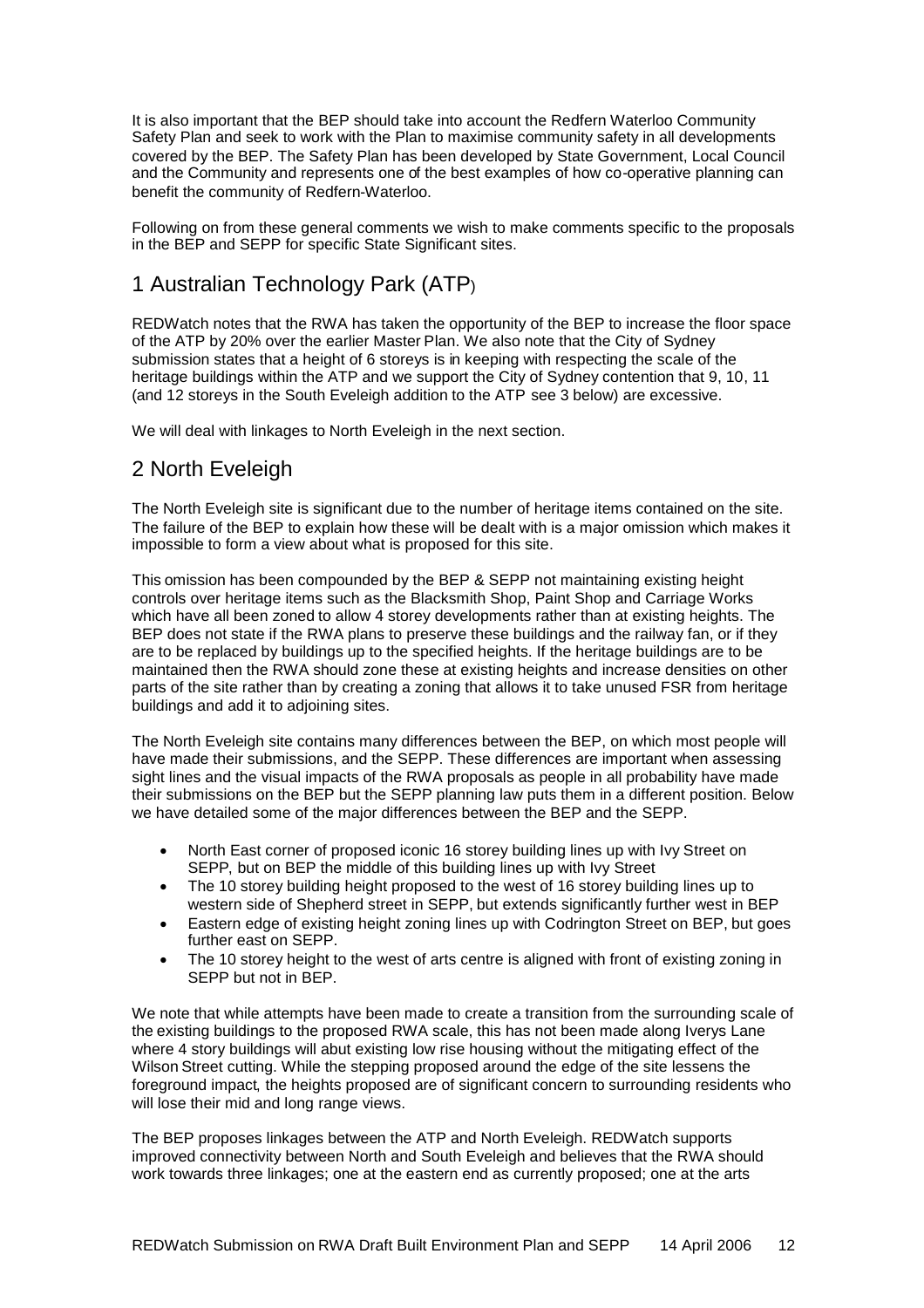centre and; a third on the western end linking say near Explorer Street to Holdsworth Street or near Iverys Lane. These three linkages would recreate what we understand to have been the earlier linkages within the site and would allow the railway line to become more permeable. Such crossings must ensure that the connections are designed to maximise personal safety and reduce the opportunities for crime.

REDWatch cannot support the proposal for a vehicular tunnel connecting the ATP and North Eveleigh given that there is currently no location, rationale or costing for such a connection. We are of the view that pedestrian and bicycle connections address the major local linkage requirements both between the ATP parking and the Arts Centre as well as the linkage requirements of residents in surrounding streets.

The requirement for the vehicular tunnel connection seems to be primarily concerned with addressing regional and arterial linkages rather than local linkages. A much higher priority for a tunnel would be as part of a solution to the traffic using the arterial roads dissecting the area next to Redfern Railway station.

The development proposed for North Eveleigh will significantly impact on local traffic and parking. It is crucial for the RWA to produce a Transport and Traffic Plan enumerating the traffic loads and providing proposed solutions to the issues raised by this traffic. In this context a north south connection across the railway line to Lawson Street and Erskineville Road may be required.

Any traffic planning for Wilson Street needs to take into account its importance as a major regional bike route. The idea of a road tunnel emerging onto the bike route, as some people have interpreted the BEP, has been of concern to bike users. This impact needs to be carefully addressed in a Traffic and Transport Plan.

Finally as a major brown field site the RWA has to plan for open space within the development. No such plans have been presented and it can only be assumed that open space is proposed to be handled at a later time with the FSR over that open space going to surrounding buildings. This is the opposite of what has been proposed on AHC land on the Block. The RWA needs to come back to the community with proposals for the quantity and location of open space proposed in North Eveleigh when the BEP comes back for further exhibition and consultation.

#### 3 South Eveleigh

The predominantly business zone in this site is in effect an addition to the ATP and the comments relating to the ATP should also apply to this site. Unlike the ATP site, the entire area is zoned for buildings and there has been no allocation of open space.

There are again heritage issues on this site which have not been addressed in the BEP but according to the plan they will be "where practical". Currently the BEP and SEPP show the area of the large Erecting Workshop and other heritage items zoned for 12 and 4 storey development. This is taller than any buildings proposed for the existing ATP and is twice the building height suggested by the City of Sydney Council as being in line with the heritage nature of the area.

It should be noted here that the land use zones A & H shown on the SEPP are not shown on the south west edge in the BEP.

### 4 Eveleigh Street

The treatment of the Eveleigh Street precinct is in direct contradiction with the aims specified in the SEPP. The SEPP aims state that the SEPP is to *' to increase building density around Redfern Railway Station'* and yet this site, close to the railway line, has densities significantly less than other sites farther away.

The proposed combined net FSR increase from 1:1 to 1.5:1 is much lower than the 2:1 gross FSR the RWA has proposed for their own site on the Eastern section of the North Eveleigh site.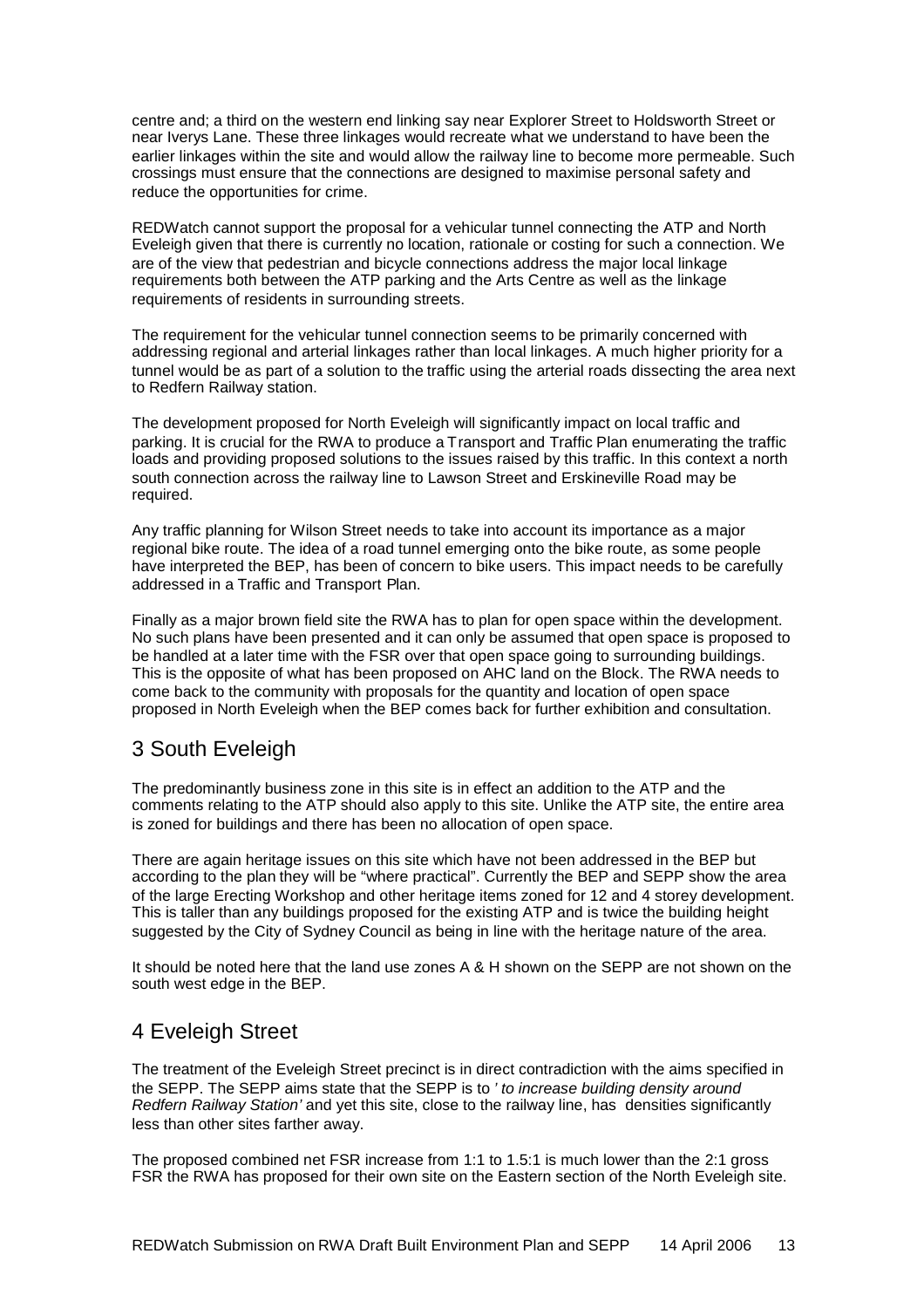It is also much lower that the 7:1 proposed for the commercial core and for the residential development on the opposite side of the railway line. Based on this it would appear that the Eveleigh Street Zone and the AHC, which is the major land owner on the site, has been provided with an abnormally low height and low combined FSR zoning for this site. This is the only site in the BEP where the RWA has no significant land holdings.

The reduction of the residential FSR has been the subject of much comment and REDWatch is of the view that it is discriminatory to reduce the proposed residential FSR from that which preexisted on the site. Based on the residential development on the opposite side of the railway line and the lack of restriction for residential in the FSR of the commercial core, there is a strong basis to say that the residential FSR for Eveleigh Street should have significantly increased on what existed prior to the Draft BEP. It definitely should not have been reduced below the preexisting 1:1.

Given the AHC's ongoing desire to build a residential development as part of the Pemulwuy Project, the proposed reduction would require site consolidation and development to extract the residential floor space. In doing this all heritage items within the zone would need to be removed. One consequence would be that part of the Lawson Street terraces, may need to be destroyed to make a development feasible. These terraces are said to be one of Sydney's longest row of remaining terrace houses and part of the terraces fall into the RWA's Eveleigh Street Zone and the remainder come under the planning control of the City of Sydney.

REDWatch notes and objects to some other ways in which the Eveleigh Street site has been denied FSR when compared to the Government's own sites. In the SEPP the FSR on North Eveleigh covers the entire area including potential roads and heritage buildings while the FSR on the Block and other private land excludes roads and lanes.

It should be noted that the BEP and SEPP also differ in Eveleigh Street. The BEP land use, height and floor space ratio maps include Caroline Lane and the lane running between Louis and Eveleigh Streets while the SEPP excludes these areas which would have contributed FSR to the AHC project. This is opposite to the provisions in North Eveleigh.

In addition land, previously occupied by AHC owned houses, which falls within the current Pemulwuy Park, has been zoned as public recreation thus removing the use of its FSR from the AHC. REDWatch supports the AHC proposal that the FSR from AHC land in the park be included as part of the development rather than zoned to remove it from the AHC's development.

Finally we wish to draw attention to the contrast between how this area is treated under the BEP with what was proposed in the previous consultations during the RWA's precursor the RED Strategy which can be downloaded from the following link http://www.redwatch.org.au/RWA/maps/RED%20Town%20Centre.jpg/download . Under RED the focus for the town centre opened out onto a square in front of the Lawson Street entrance to the station.

One of the crucial aspects of having the square opposite the current Lawson St railway station entrance was that it was one of the only places that provided a connection for pedestrians between the east and west components of the area to include those going towards the University of Sydney end of the area across the railway line. The RED proposal was about bringing together the overall community whereas the current BEP proposal turns its back on this and closes the western community off from this civic space.

Under RED the entrance to the Block area was opened up visually into the square and the Aboriginal heart of Redfern was integrated into the development. Under the BEP the focus moves south towards the ATP and Waterloo and the western part of the area including the Block is left isolated and cut off. This change in the future shape of Redfern seems to reflect the unfortunate direction taken since the establishment of the RWA and the decision of the Government not to support the Pemulwuy project. In making this shift the RWA's BEP fails to explore an alternative way of creating a public space that includes both Aboriginal and non Aboriginal cultures to both the west and the east of the station.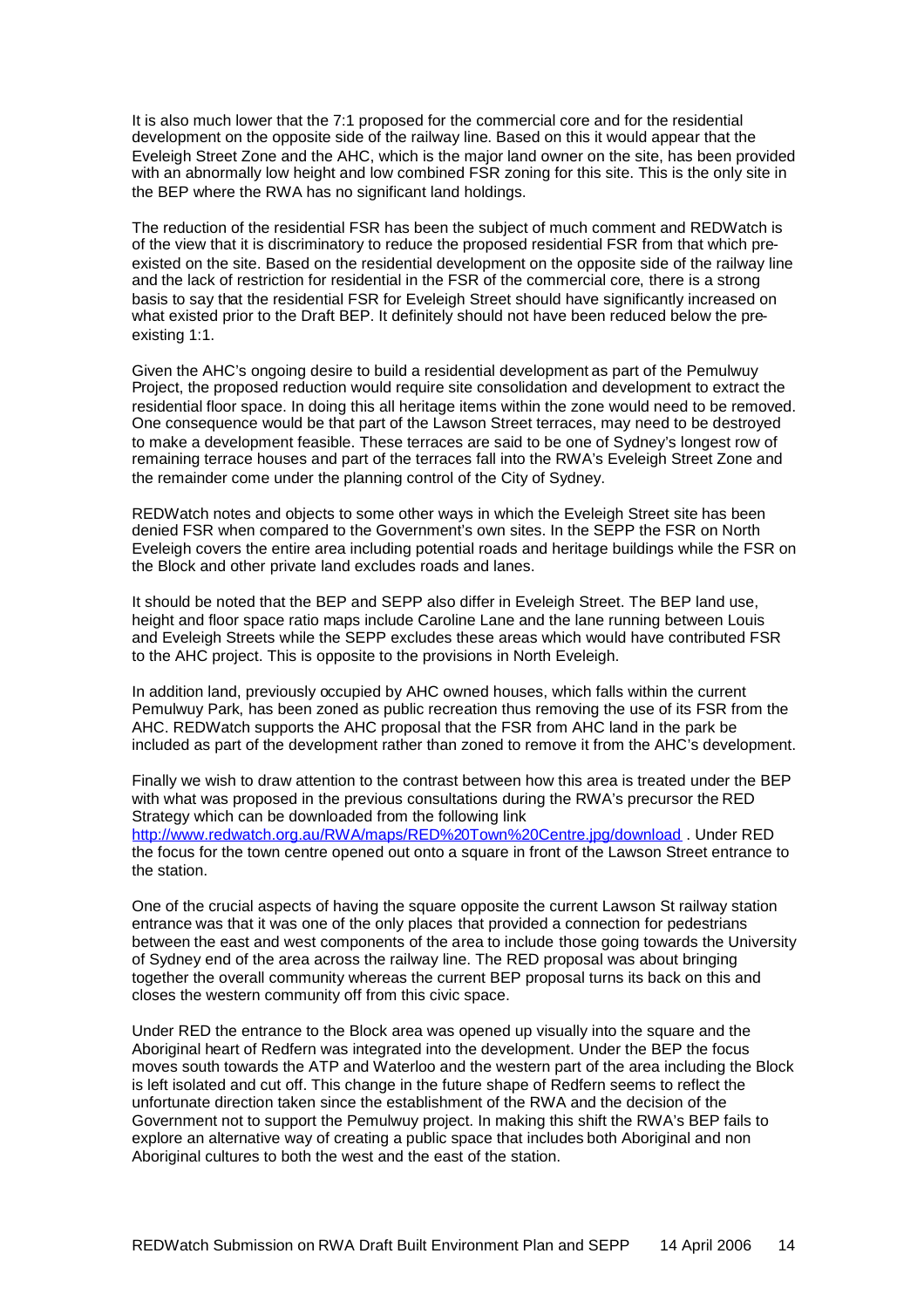REDWatch supports the AHC's plan for the use of its land for the Pemulwuy Project with its plan for a residential component of 62 Gadigal apartments. The BEP and SEPP should create non discriminatory planning frameworks for the land in the Eveleigh Street precinct rather than propose reductions in allowances which give effect to the wishes of the Minister and the NSW Government not to support the Pemulwuy project.

We remind the RWA that their act requires the RWA "to promote, support and respect the Aboriginal community in Redfern–Waterloo having regard to the importance of the area to the Aboriginal people".

#### 5 Redfern Railway Station, Gibbons and Regent Streets

Much of the BEP revolves around a new Redfern Railway Station however there is no firm plan yet for the railway station. It is hence impossible to get an understanding of how the area around the station will interface with the station. To be able to comment on these aspects of the BEP it is necessary for the proposal for the station to be made public. As this is expected later in 2006 REDWatch recommends that an amended BEP be re-exhibited when plans for the station are ready.

The Gibbons and Regent Street site in effect covers developments on both sides of Gibbons Street. On the western side of Gibbons there are proposed development controls for government owned land abutting the railway lines and above the eastern suburbs railway line. On the eastern side through to Regent Street there are matching controls for privately owned land.

Here again there are significant differences between the information provided in the BEP and that which would become planning regulations under the SEPP. Most significant is Marian Park where the BEP shows the proposed 5 to 18 storey development only on the northern portion of the park in line with Margaret Street and a pocket park for the remainder. The SEPP however zones the entirety of Marian Park, with the 18 storey zoning coming in line with Margaret Street and the 5 storey zoning taking up the remainder of the existing park. Clearly anyone using the BEP to make their submissions will miss what has been proposed in the planning regulation. This is a major blunder on a contentious proposal in the BEP and SEPP.

The Marian Park proposal is of significant concern to REDWatch as the BEP and SEPP proposals, while different, both remove long standing publicly used green parkland from community use and replaces it with an allowance for up to 5 and 18 storey buildings. Redfern Waterloo already has a small per capita quantity of open space and this removal will decrease the per capita open space even further while increasing the population.

REDWatch is of the view that Marian Park should be zoned public recreation and should not be built upon as proposed by the BEP.

Presumably in another drafting error, the 7 storey building allowed for the corner of Lawson and Gibbons Streets is a different size in the SEPP to the BEP and under the SEPP part of the building would be allowed to be built above the main railway lines.

The Civic Space is not specially zoned in the SEPP and its existence is not guaranteed. The Civic space is only one of the allowable land uses for land within the commercial core. REDWatch is of the view that the Civic Space should be clearly defined within the SEPP, not just by acceptable use and the absence of height and FSR zoning for the Civic Space as is currently the case.

In addition the linking of the Civic Space to Redfern Street appears of significantly different size in the BEP to the existing public space which appears to be the same as that shown on the SEPP. The artist impression in the BEP looking towards Redfern Street from the station reflects a wider public space than in the SEPP.

REDWatch notes that the RWA has placed no restriction on residential floor space in the commercial core. REDWatch believes that the BEP must make further provision for open space in close proximity to the commercial core for the residents the RWA expects to occupy this area.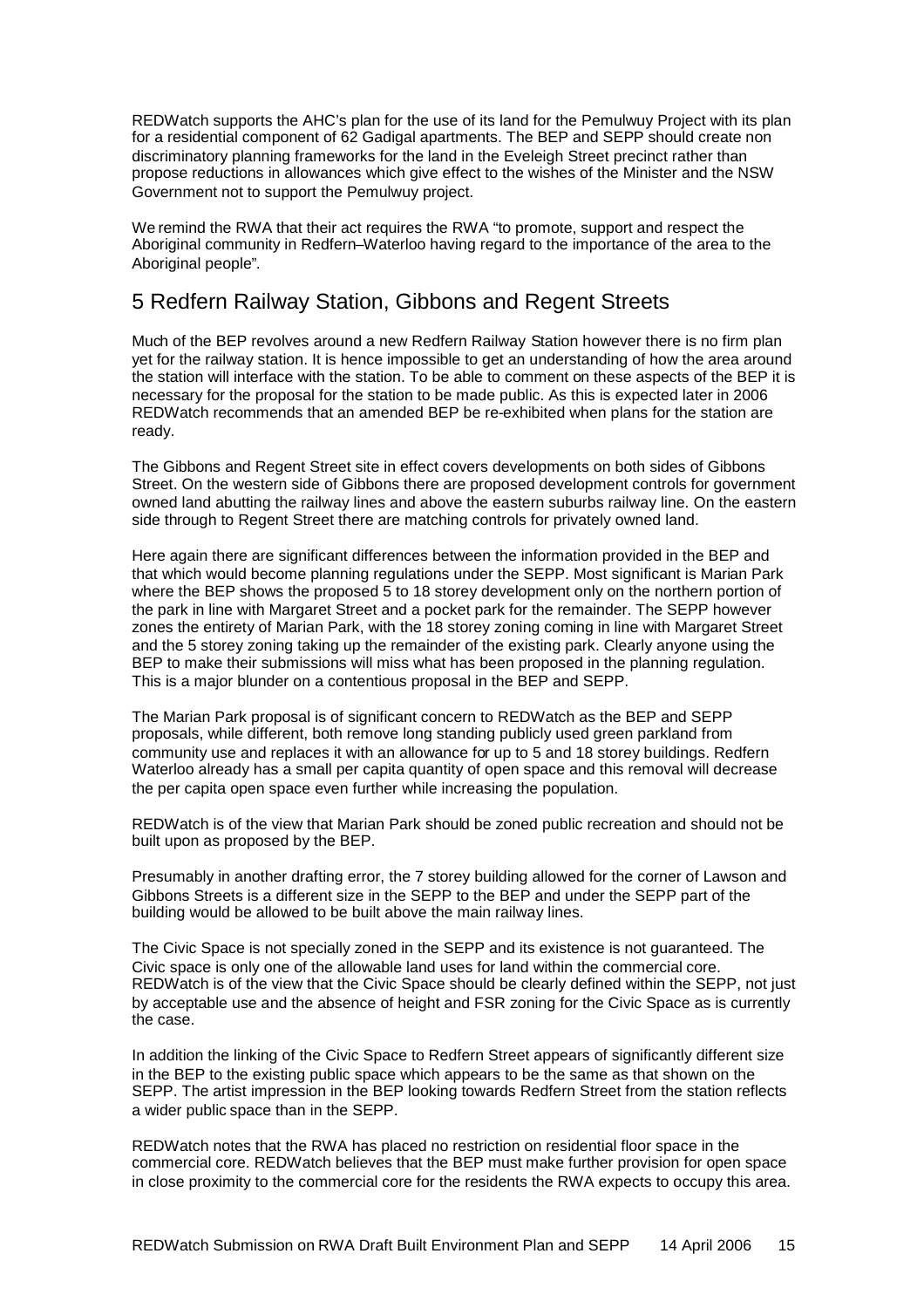This space should be in line with our earlier comments on open space requirements. While the RWA have made calculations about the residential proportion expected in their employment and residential expansions for the combined state significant site they have not released residential figures site by site. Under the current proposals it is possible that a reasonable proportion of the commercial core site may be residential, especially if there is not the demand for commercial property at the time of construction. The RWA needs to provide public open space in the core area in proportion to the number of residents that are expected to occupy the residential component of the Commercial Core.

While the BEP and SEPP currently propose to step development up from the existing two storeys on Regent Street, on Gibbons Street all developments are shown as flush to the street. While there is no existing streetscape to preserve on Gibbons the design principles should also probably also apply and the building height and mass should be moved towards the centre of the development. Failure to do this will result in Gibbons Street being totally flanked by five potential 18 storey towers and their surrounding 5 and 7 storey buildings creating a sheer physical canyon which will exacerbating the height of the buildings and increase wind tunnelling along the arterial road that bisects the commercial core. Given the proposed scale it is likely that even with some stepping the effect will be overbearing.

Shadowing from this line of 5, 7 and 18 storey buildings on the surrounding area is a major concern. Redfern, like parts of the city is set to become a suburb in afternoon and morning shadows. No impacts of this scale of development have been provided to assess the shadow impact on the areas around the commercial core of the scale of development proposed.

In the transport section of this submission we have already made reference to the need for the BEP to include a transport interchange in the commercial core and the necessity to mitigate the effect of the arterial roads which threaten the functionality and amenity of the station and commercial core.

### 6 Former Rachel Forster Hospital

REDWatch remains concerned that the RWA has still not conducted any consultations on the needs for aged and health care in the area or for supported accommodation needs.

REDWatch is strongly of the view that Rachel Foster is ideally situated as a location for aged care, supported accommodation and associated health services and hence REDWatch continues to find the RWA proposals to sell this site for housing development premature and ill considered.

REDWatch is of the view that current health services conducted from this site should remain there until a full assessment of the health needs of the Redfern Waterloo area indicates it is no longer needed. REDWatch understands that the hospital buildings are in good repair and that it may be possible to rent the premises to a healthcare provider thus returning an income stream to the RWA as well as health services to the community. This should be explored as an alternative to sale of the site.

There is a strong historical link between the community and the Rachel Foster Hospital dating from the community fundraising that contributed to building the hospital. It is very much seen as a community resource and the RWA should find a use for the building in line with community expectations.

#### 7 Former Local Court House and Redfern Police Station

While the court house is no longer used by the Attorney General's Department, there are a range of other community justice activities which could continue to make appropriate use of the building continuing its legal tradition. As the RWA also has responsibility for human service delivery and other government services in the area, the RWA should explore the possibilities of using this space for circle sentencing and other legal and community uses.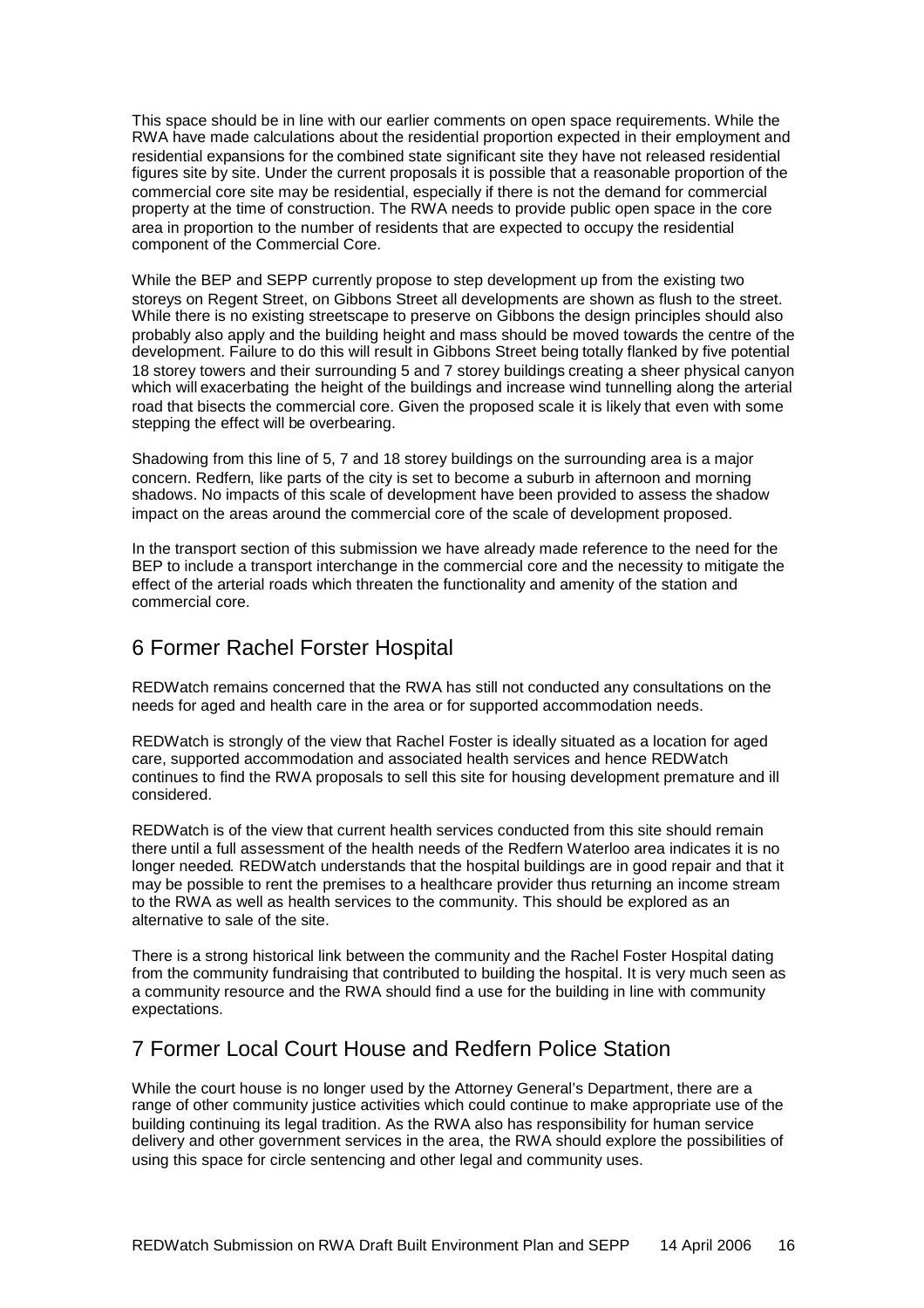Any development of the former Redfern Police Station must be in line with an infill development maintaining the character of the area and it should conform to new City of Sydney control plans being developed for the area.

#### 8 Former Redfern Public School

REDWatch is very concerned that the BEP and SEPP do not preserve the former school "oval" as open space in line with what we understand to be the heads of agreement for the sale of the school site. Currently the BEP and SEPP show the open space being zoned for 4 and 7 storey buildings.

The former school "oval" is currently used by the public as open space and as much as is feasible under the ownership of the ILC, if the sale proceeds, the area should remain both green space and accessible to the public.

This open space will be a significant green space for residents of the proposed commercial core due to its proximity to the commercial core. Even if Marian Park remains there will be a need for greater open space easily accessible to the commercial core to meet per capita requirements.

REDWatch also notes that the SEPP does not reflect the opening up of the former school site roads as described in the BEP.

Finally given the increase in population proposed as part of the RWA's planned developments, REDWatch is of the view that the sale contract should provide the option for the site to be resold to the NSW state government for educational purposes should the ILC wish to dispose of the site in the future. This would enable the site to be returned to state ownership and used to meet future government service needs in the future if the ILC wished to cease operating a community education and recreation facility.

Geoffrey Turnbull On behalf of REDWatch c/- PO Box 1567, Strawberry Hills NSW 2012 Ph Wk: (02) 9318 0824 email: turnbullfamily@stassen.com.au

*REDWatch is a residents and friends group covering Redfern Eveleigh Darlington and Waterloo (the same area covered by the Redfern Waterloo Authority). REDWatch monitors the activities of the RWA and other government bodies and seeks to ensure community involvement in all decisions made about the area.*

*REDWatch meets at 2pm on the 4th Sunday of the month at the Factory Community Centre.*

*More information about REDWatch and the issues of concern to us can be found at: www.redwatch.org.au*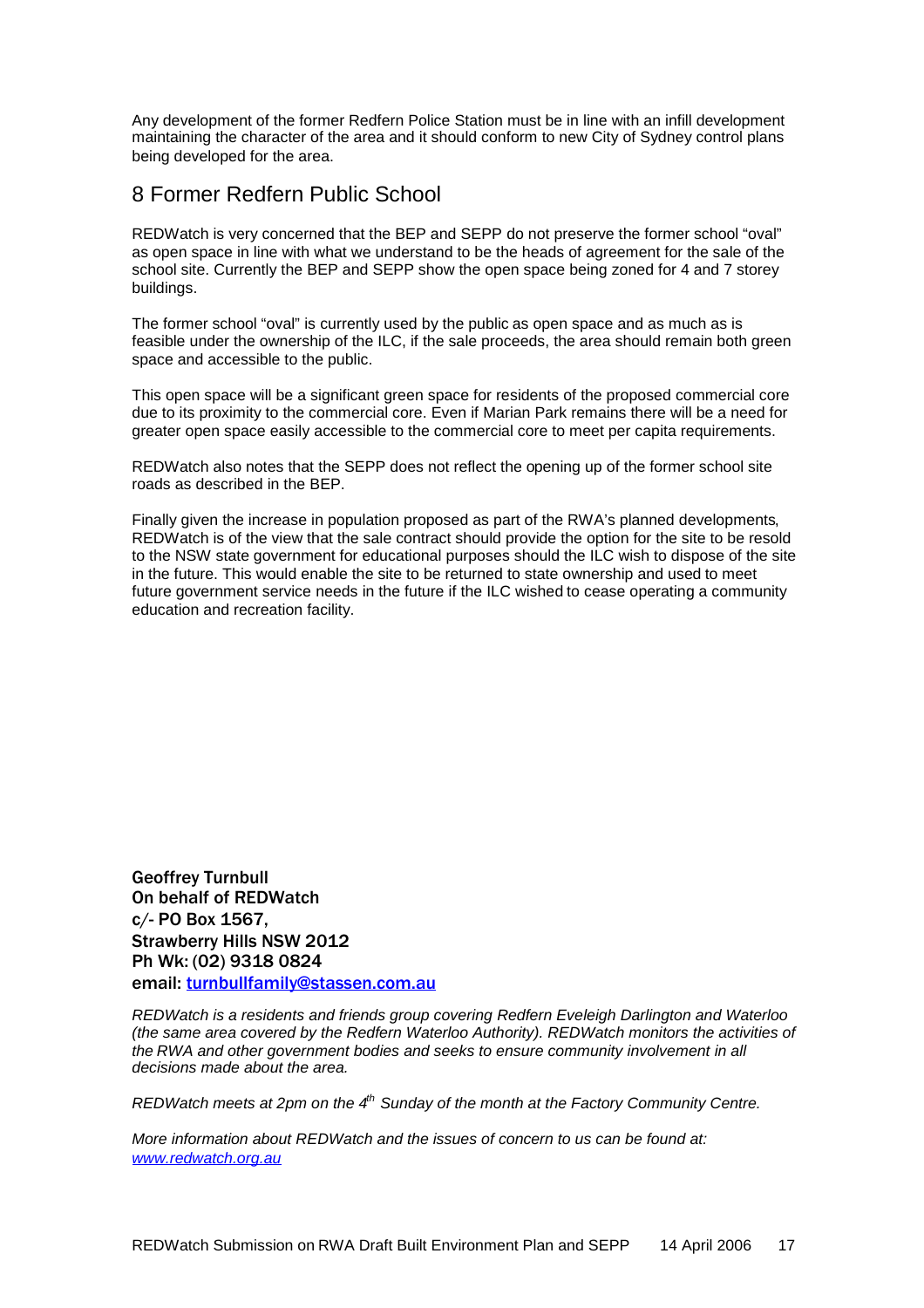### **Addendum**

#### The Redfern Waterloo Plan as seen through the RED Strategy Looking Glass

The RWA has now released the Draft Built Environment Plan (Stage One) for consultation. This plan along with the Human Services Plan (Phase One but not named as such) and the Employment and Enterprise (which we hope is only stage one as there is much left unaddressed), make up the initial Redfern Waterloo Plan (RWP) required under the Redfern Waterloo Act that established the RWA.

We know from the documents that make up the RWP that there are four aspects of human services not yet incorporated into the human services plan. These are services for migrant communities, the aged, people with disabilities and homeless people. Plans for these are to join the plans for services for children and families, young people and Aboriginal people which were in the initial Human Services Plan. Health services seemed downplayed in the initial Plan and hopefully more will follow on this aspect in the second phase.

We also know that the Proposed Stage Two of the Built Environment Plan, subject to the Minister's guarantees to public tenants, will add plans to "revitalise public housing stock, improve the associated public domain, reduce concentration of public housing, increase the local population to establish a more sustainable social mix [and] facilitate the provision of affordable housing, including a shared equity model of home ownership." This work on public housing will add to all the above Plans in determining what will happen on all remaining NSW government land in Redfern-Waterloo.

We now have a reasonable idea of where the RWA is going with the RWP, so we can now look at how to evaluate it. The RWA in their Built Environment Plan (BEP) acknowledge the Plan draws on "earlier work and community consultation undertaken ... as part of the Redfern, Eveleigh, Darlington and Waterloo (RED) Strategy in 2003" so we can go back to look at the outcomes of that consultation and compare these with the RWP now taking shape.

Three RED Strategy documents provided the basis for consultants' reports on the RED Strategy. These were - what the consultants said the community wanted during the RED Strategy consultation, the core principles agreed with the community and the major issues to be addressed (which were accepted by the principles RWPP Community Council and reported to the last RED Strategy Community Form in December 2003). The final document useful for comparison could be the **SMH's leaked cabinet documents** which indicated the government's thinking on the Redfern Waterloo Plan in October 2004 when they decided to establish the RWA but we have not gone into this in detail here.

Of the nine major RED issues identified in December 2003, three issues require much more work than is currently evident in the RWP. These areas are

- reduce the impact of regional traffic
- community transport
- enhanced public domain

The SMH papers told us that the government had looked at a number of tunnel options to get the arterial traffic out of the Redfern Waterloo town centre and then recommended a pedestrian bridge from the station to Redfern Street. The RWA Built Environment Plan recognises regional traffic as a major problem that "physically dissects the Redfern Railway Station from the Redfern Town Centre" but it is unable to come up with a solution and concludes "the solution may require a more strategic response which takes into consideration broader metropolitan and regional traffic issues and may not be imminent". (p15) The minimisation of "rat runs" impacting on the local area has also not been addressed.

Transport discussion in the BEP focuses on links to and from the station, but does not address the community issue of linkages for people who live in the area to the station and facilities like "Royal Prince Alfred Hospital and St Vincent's Hospital", or to "regional and local open space", the proximity of which the Plan says makes them "highly accessible" to Redfern Waterloo. In a community in which half the people do not have cars and transport services primarily pass through the area on their way to or from the city, local community transport becomes crucial for those that live here now as well as in the future. Some indicators of a successful linkage are whether you can get reasonably priced frozen peas and ice-cream home before they thaw on public transport or whether you can get to a hospital or open space in a reasonable period of time at reasonable cost if you are aged or infirmed.

The enhanced public domain gains a mention as needing much more work in large part due to the green space that has disappeared in the current draft RWP. The Redfern School oval which the RED people said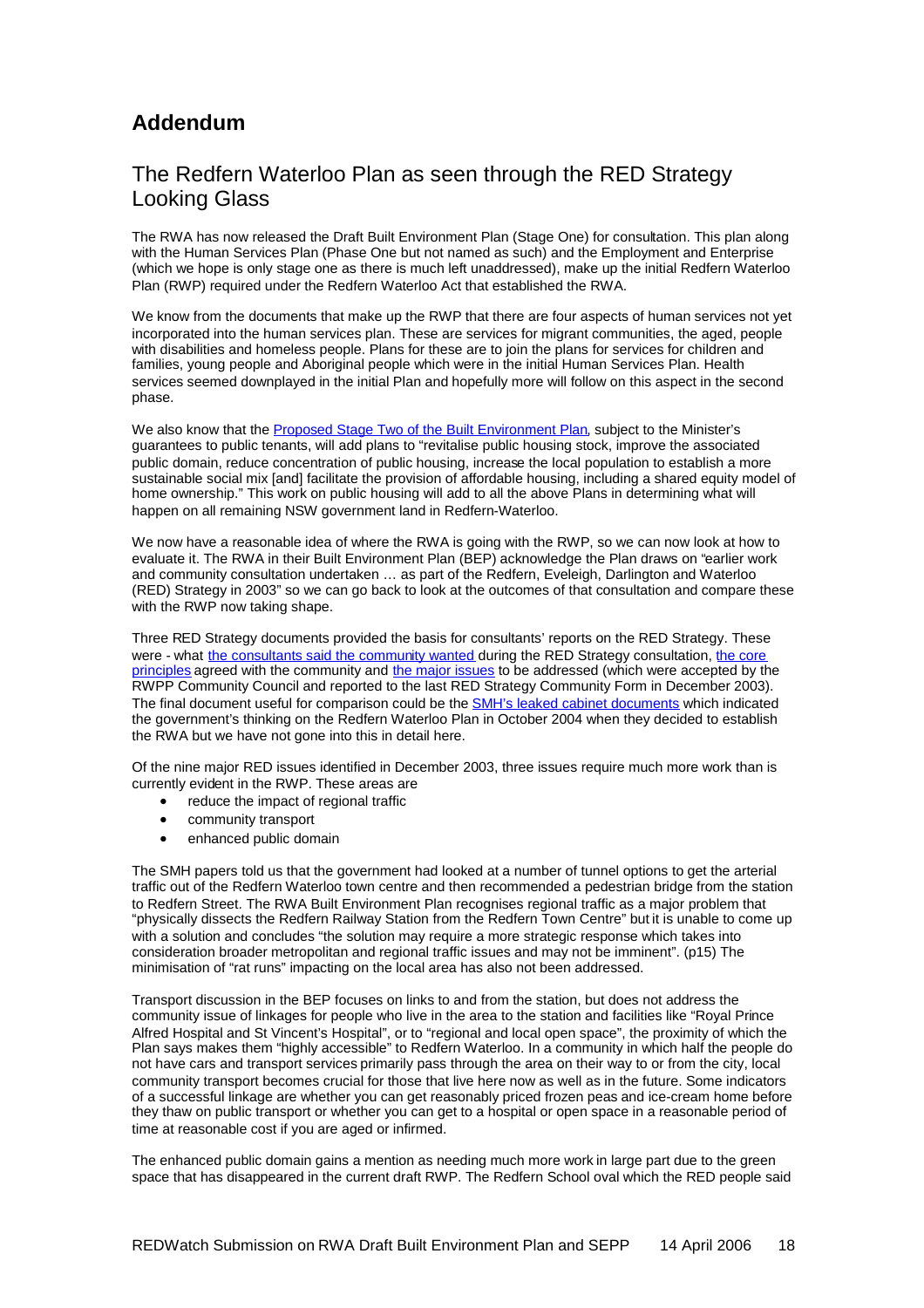should be retained as open space even if the school was sold off is not guaranteed on the current RWA proposed maps. The RWA CEO in evidence to Budget Estimates has recognised that "the way we have put the maps for the school site in this plan creates an incorrect impression that that sporting oval could be built over … so we intend to take those comments on board when we finalise this plan and clarify it."

While it looks like there will be an oval at the old school site the map of the park next to the "Water Tower" in Rosehill Street that the RED Strategy showed as "public open space" in their vision map of how Redfern Waterloo could look has also disappeared. The State Environmental Planning Policy (SEPP) shows it all zoned for buildings and the BEP shows only a small pocket park remaining next to buildings up to 5 and 18 storeys. The BEP makes no mention of this loss of public open space in an area which is recognised by both the RED consultants and the Council as having very low per capital open space. In addition the BEP makes no provision for additional open space other than the civic square in front of the station and the space which may be able to be fitted in around developments in the height versus Floor Space Ration (FSR) trade off.

Floor Space Ratios (FSR) are the proportion of floor space allowed compared to land area, so 2:1 indicates there can be twice as much floor space as land area (sites allowing mixed use will normally specify a maximum FSR for the site as well as a maximum residential FSR for the site). Height restrictions indicate the maximum allowable heights. Height and FSR interact so at a FSR of 2:1, a building of 4 storeys might only cover half the land area, depending on the design and other development requirements. In this way open space may be created around buildings but unless it is a development covering a large area public space created is usually small and not conducive to many active uses.

Enhanced public domain is not only about open space, it is also about community safety and the amenity of the streets we live in and walk down. Apart from Redfern and Regent Streets, nothing has been said about enhancing the village shopping strips or about the RWA's investment into community safety so that the local people feel comfortable in getting around the area and visiting the planned new shopping strips. The RWA lack of involvement in the ongoing Redfern Waterloo Community Safety Taskforce has hardly been encouraging to those concerned about this aspect of the public domain.

The RED Strategy Major Issues that seem to have been picked up in the RWP are listed below although in some cases we will have to wait a while longer to see what is finally delivered:

- redevelopment of Redfern Railway Station (Plan out later this year)
- creation of pedestrian and bicycle linkages across railway lines
- provision of affordable housing and no reduction in public housing
- a revitalised town centre
- increase in employment opportunities
- the development of the area as a cultural precinct.

One major concern in the BEP is the omission of any articulated vision for the area. While a vision gets a mention in the document no vision is outlined. With the break up of the RED Strategy into three separate parts the BEP becomes primarily a planning document and the broader vision, principles and integration strategy fall between the cracks of the three plans.

If we go back to the RED Strategy Core Principles developed with the community you find that, of its seven Core Principles, the RWA Plan is strongest on three:

- Develop a Sustainable Town Centre to Serve the RED Area
- Capitalise on Redfern station's location in the RED area, infrastructure potential, and position in the Metropolitan rail system to support revitalisation of Redfern Station and Town Centre precincts
- Optimise Social and Economic return from Government Land Holdings

The remaining four Core Principles are in need of much greater attention by the RWA. These are:

- Provide a Safe and Activated Public Domain
- **•** Ensure Social Equity in Public Life
- Foster Community Identity
- Strengthen Community Cohesion

Each of these seven Core Principles identified in the RED consultation contained a number of detailed strategies to implement them and a detailed examination of the strategies associated with each principle shows a number of areas needing improvement. These are generally in line with the RED Major Issues previously mentioned.

These RED Strategy Core Principles arose from the feedback received by the RED consultants to the proposals initially floated by them. Many of the comments recorded in the RED second presentation as